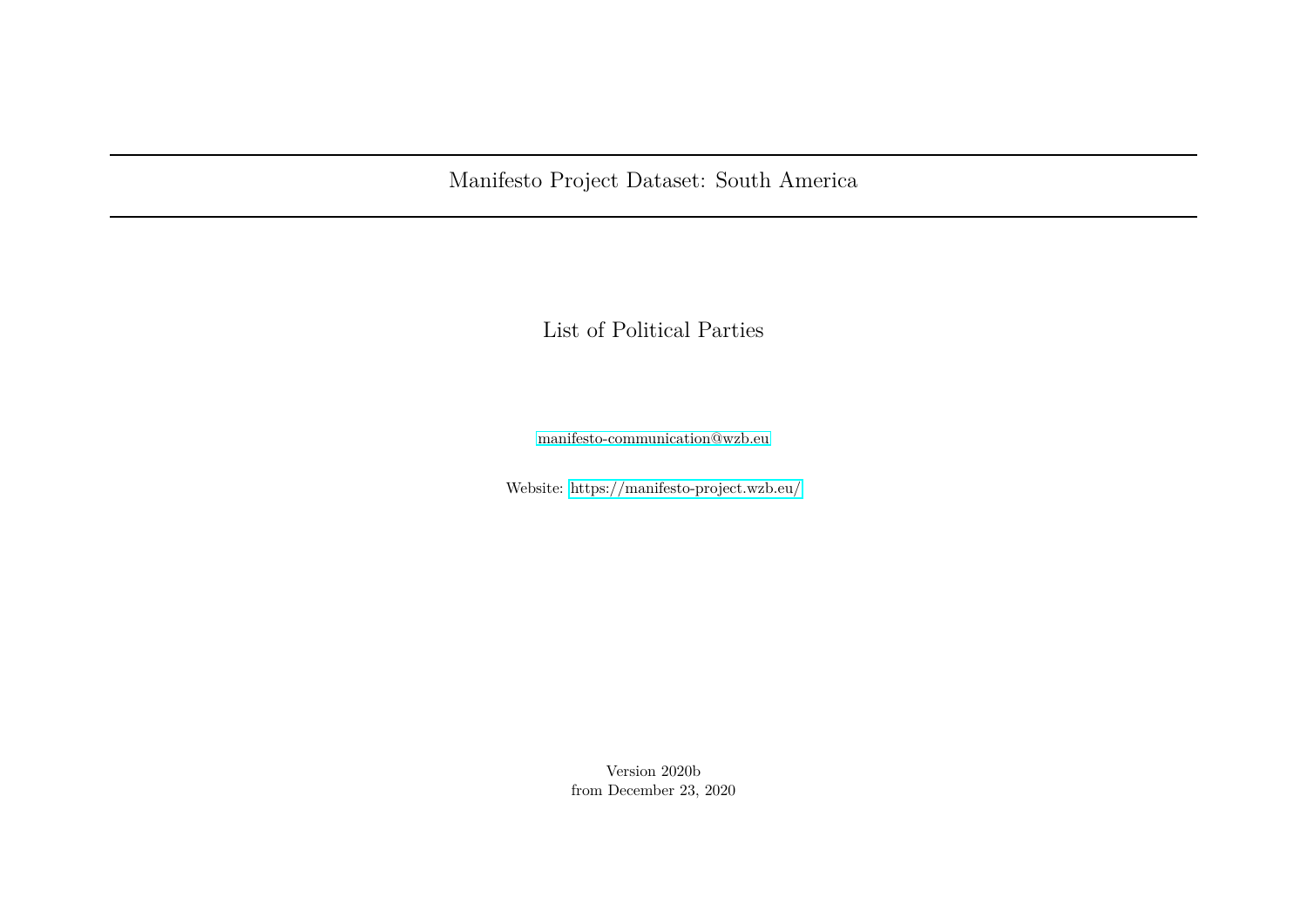#### **1 Coverage of the Dataset including Party Splits and Merges**

The Manifesto Data Collection: South America covers parliamentary and presidential elections in South America. The following list documents all the parties, candidates and elections contained in the dataset. The list includes the name of the party or (candidate) alliance in the original language and in English, the party/alliance abbreviation, the name of the presidential candidate (if this applies) as well as the corresponding party identification number. In the case of an alliance, it also documents the member parties it comprises. Within the list of alliance members, parties are represented only by their id and abbreviation if they are also part of the general party list. If the composition of an alliance has changed between elections this change is reported as well.

If parliamentary and presidential elections occur at roughly the same time (not necessarily on the same date but within a time frame of one or two months) parties and candidates usually run on the same manifesto. In these cases we report the party/alliance that backed a candidate and the candidate's name. The same information is provided for presidential elections. If a parliamentary election occurred independently from a presidential election we only report parties and alliances but no candidates.

Furthermore, the list records renames of parties and alliances. It shows whether a party has split from another party or a number of parties has merged and indicates the name (and the party id if it exists) of this split or merger parties.

#### **2 Argentina**

| ŢΠ | Covering | bbrev | Parties | andidate: | No.<br>Elec-<br>${\rm\bf tions}$ |
|----|----------|-------|---------|-----------|----------------------------------|
|    |          |       |         |           |                                  |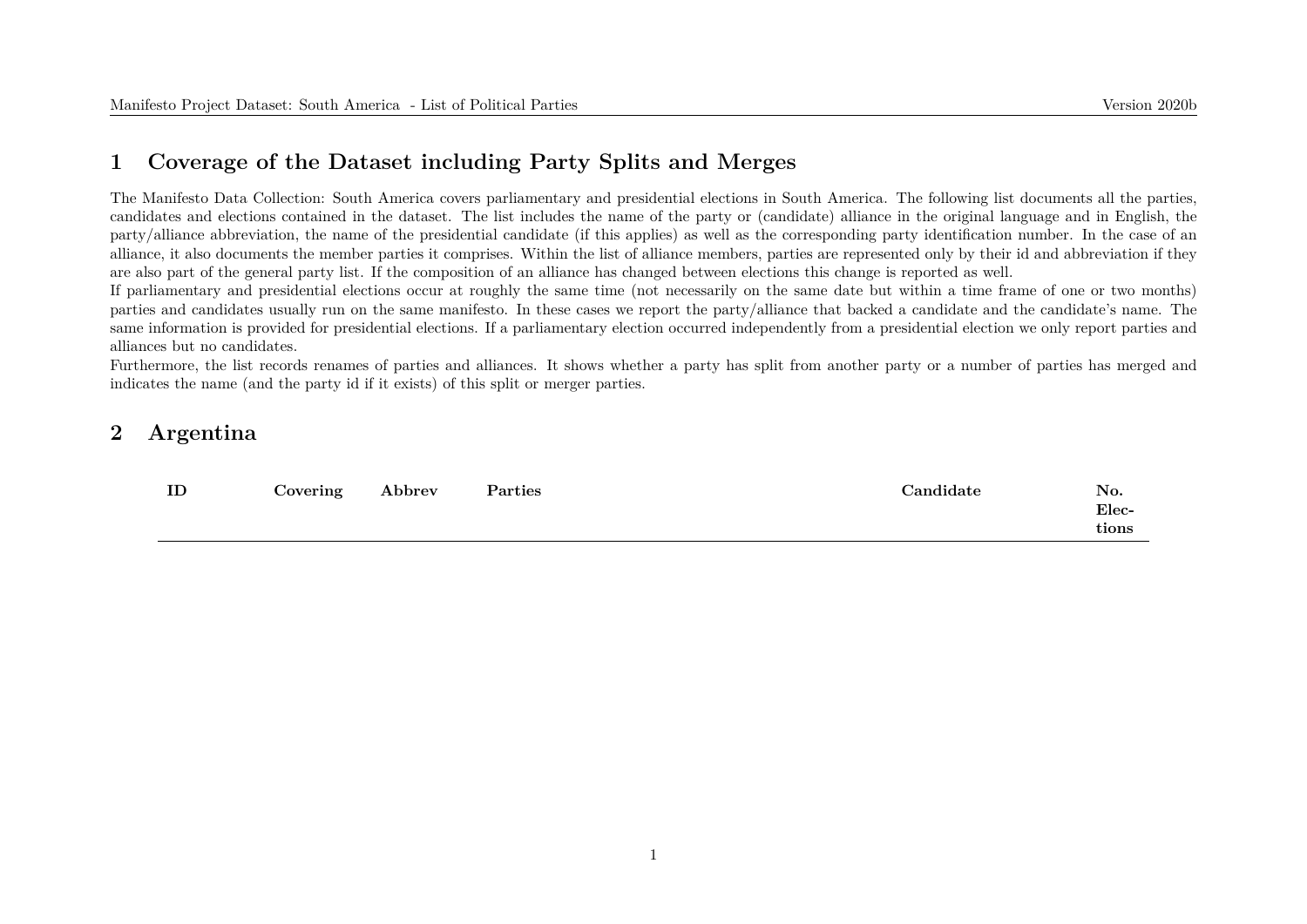| 150021 | 2015                 | <b>UNA</b> | Alliance: Unidos por una Nueva Alternativa (United for a                                                   | Sergio Tomás Massa    | $\mathbf 1$    |
|--------|----------------------|------------|------------------------------------------------------------------------------------------------------------|-----------------------|----------------|
|        |                      |            | New Alternative); <i>members:</i> MID Movimiento de                                                        |                       |                |
|        |                      |            | Integración y Desarrollo (Integration and Development                                                      |                       |                |
|        |                      |            | Movement), PDC Partido Demócrata Christiano                                                                |                       |                |
|        |                      |            | (Christian Democratic Party), UP Union Popular                                                             |                       |                |
|        |                      |            | (Popular Union), UNIR Movimiento Nacionalista                                                              |                       |                |
|        |                      |            | Constitucional, Partido Unión Celeste y Blanco, P3P                                                        |                       |                |
|        |                      |            | Partido Tercera Posicion, Partido Renovador Federal,                                                       |                       |                |
|        |                      |            | Compromiso y Esfuerzo para el Triunfo (Formosa),                                                           |                       |                |
|        |                      |            | Partido Blanco de los Trabajadores (Jujuy), Pueblo<br>Nuevo (La Pampa), Partido Identidad Salteña (Salta), |                       |                |
|        |                      |            | Producción y Trabajo (San Juan), Encuentro Ciudadano                                                       |                       |                |
|        |                      |            | (Santa Cruz), Unión por la Libertad (Santiago del                                                          |                       |                |
|        |                      |            | Estero), Frente Renovador Auténtico (Tierra del Fuego),                                                    |                       |                |
|        |                      |            | Partido Frente Renovador Auténtico (Tucumán)                                                               |                       |                |
| 150022 | 2003                 | $FPL +$    | Alliance: Frente por la Lealtad y Unión del Centro                                                         | Carlos S. Menem       | 1              |
|        |                      | UCeDé      | Democrático (Front for Loyalty and Union of the                                                            |                       |                |
|        |                      |            | Democratic Centre); members: FPL Frente por la Lealtad                                                     |                       |                |
|        |                      |            | (Front for Loyalty), UCeDé Unión del Centro                                                                |                       |                |
|        |                      |            | Democrático (Union of the Democratic Centre)                                                               |                       |                |
| 150023 | 2007                 | CC         | Alliance: Coalición Cívica (Civic Coalition); members:                                                     | Elisa Carrió          | $\mathbf{1}$   |
|        |                      |            | ARI (150210), PAIS Política Abierta para la Integridad                                                     |                       |                |
|        |                      |            | Social, GEN Generación para un Encuentro Nacional<br>(Generation for a National Encounter), UPT Unión por  |                       |                |
|        |                      |            | Todos (Union for All)                                                                                      |                       |                |
| 150024 | 2009                 | ACyS       | Acuerdo Cívico y Social (Social and Civic Agreement)                                                       |                       | $\mathbf{1}$   |
|        | no candidate in 2009 |            |                                                                                                            |                       |                |
| 150025 | 2003-2019            | FpV        | Alliance: Frente para la Victoria (Front for Victory);                                                     | Néstor C. Kirchner    | $\overline{7}$ |
|        |                      |            | <i>members:</i> no information                                                                             |                       |                |
|        | change of candidate  |            |                                                                                                            | Cristina Fernández de |                |
|        | in 2007:             |            |                                                                                                            | Kirchner              |                |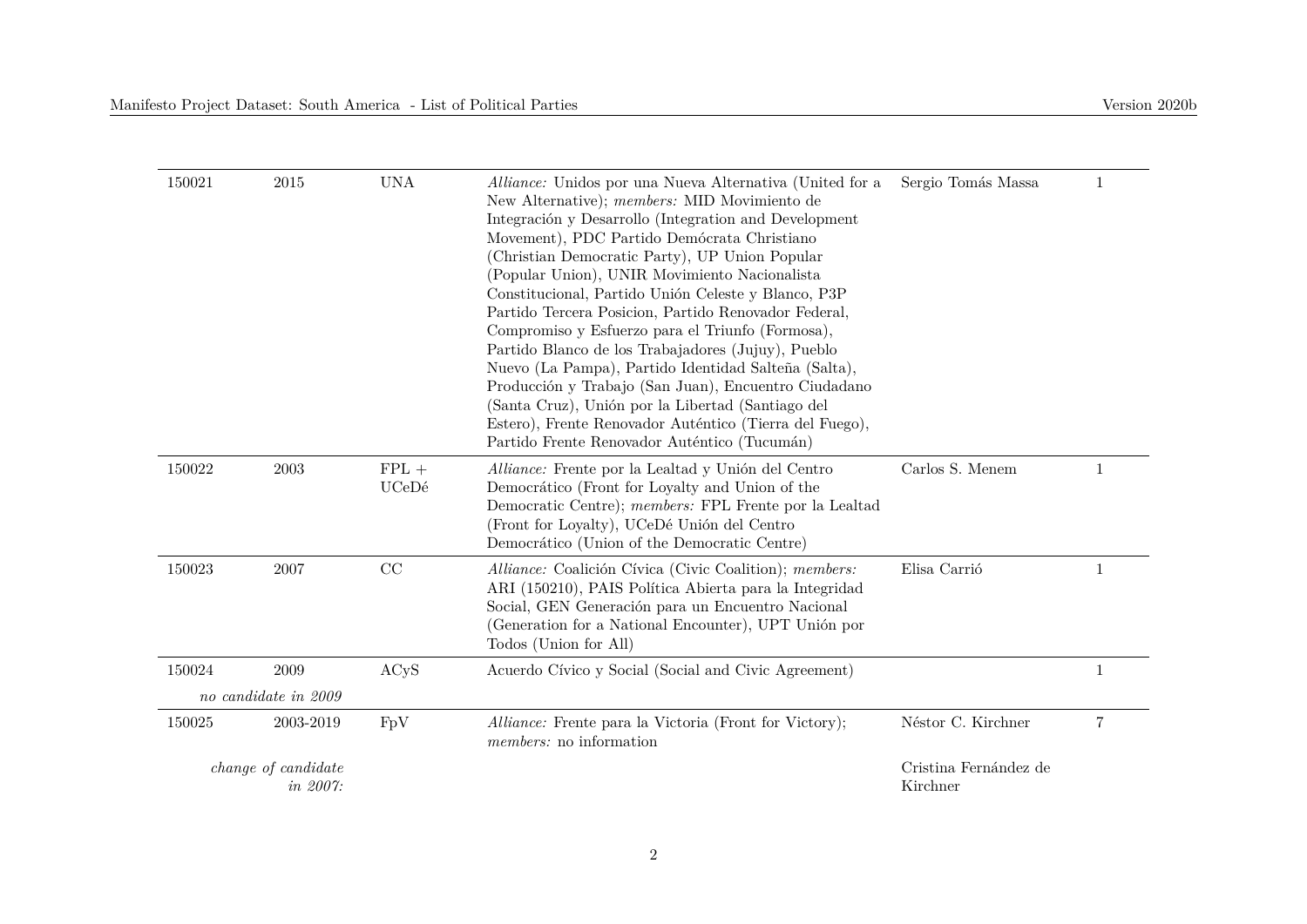|        | no candidate in 2009                                           |     |                                                                                                                                                                                                                                                                                                                                                                                                                                                                                                                                                                                                                                                                                                                                                                                                                                                                                                                     |                                   |                |
|--------|----------------------------------------------------------------|-----|---------------------------------------------------------------------------------------------------------------------------------------------------------------------------------------------------------------------------------------------------------------------------------------------------------------------------------------------------------------------------------------------------------------------------------------------------------------------------------------------------------------------------------------------------------------------------------------------------------------------------------------------------------------------------------------------------------------------------------------------------------------------------------------------------------------------------------------------------------------------------------------------------------------------|-----------------------------------|----------------|
|        | candidate in 2011:                                             |     |                                                                                                                                                                                                                                                                                                                                                                                                                                                                                                                                                                                                                                                                                                                                                                                                                                                                                                                     | Cristina Fernández de<br>Kirchner |                |
|        | no candidate in 2013                                           |     |                                                                                                                                                                                                                                                                                                                                                                                                                                                                                                                                                                                                                                                                                                                                                                                                                                                                                                                     |                                   |                |
|        | change of candidate<br>in 2015:                                |     |                                                                                                                                                                                                                                                                                                                                                                                                                                                                                                                                                                                                                                                                                                                                                                                                                                                                                                                     | Daniel Osvaldo Scioli             |                |
|        | renamed and change<br>of composition and<br>candidate in 2019: |     | Name: Frente de Todos (Everyone's Front); members: PJ<br>(150201), FR Frente Renovador (Renewal Front), PCEyT<br>Partido por la Cultura, la Educación y el Trabajo,<br>Compromiso Federal (Federal Commitment), KOLINA<br>Corriente para la Liberación Nacional, Partido de la<br>Victoria (Party for Victory), Nuevo Encuentro (New<br>Space), Somos (We are), Proyecto Sur (Project South),<br>Partido Frente Grande (Broad Front Party), PSOL<br>Partido Solidario, UP Unidad Popular (Popular Unity),<br>Movimiento Nacional Alfonsinista, Partido de la<br>Concertacion FORJA, PCA Partido Comunista, PCCE<br>Partido Comunista (Congreso Extraordinario)<br>(Communist Party of Argentina (Extraordinary<br>Congress)), PCR Partido del Trabajo y del Pueblo<br>(Revolutionary Communist Party), PI Partido<br>Intransigente (Intrasigent Party), Frente Patria Grande,<br>Partido Humanista (Humanist Party) | Alberto Fernández                 |                |
| 150026 | 2011-2013                                                      | FAP | <i>Alliance:</i> Frente Amplio Progressista (Broad Progressive<br>Front); members: PS Partido Socialista (Socialist Party),<br>GEN Generación para un Encuentro Nacional (Generation<br>for a National Encounter), Partido Nuevo (New Party),<br>Movimiento Libres del Sur (Free of the South Movement)                                                                                                                                                                                                                                                                                                                                                                                                                                                                                                                                                                                                             | Hermes J. Binner                  | $\overline{2}$ |
|        | no candidate in 2013                                           |     |                                                                                                                                                                                                                                                                                                                                                                                                                                                                                                                                                                                                                                                                                                                                                                                                                                                                                                                     |                                   |                |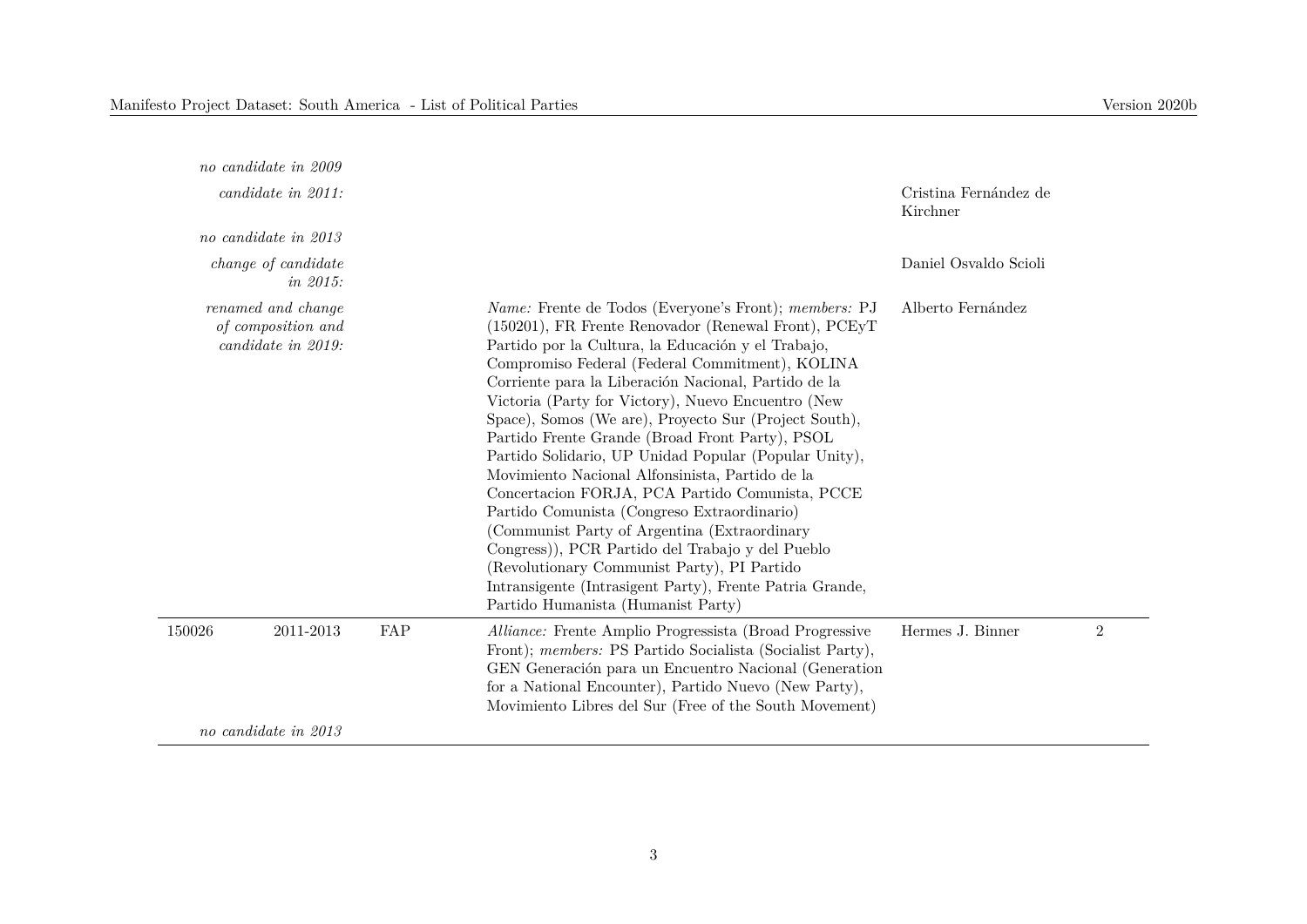| 150027                                        | 2007, 2011 | FREJULI        | Alliance: Frente Jusitcia, Unión y Libertad (Justice,<br>Union and Liberty Front); members: UCeDé Unión del<br>Centro Democrático (Union of the Democratic Centre),<br>Partido Unión y Libertad                                                                                                                                                                                  | Alberto J. Rodriguez Saa | $\overline{2}$ |
|-----------------------------------------------|------------|----------------|----------------------------------------------------------------------------------------------------------------------------------------------------------------------------------------------------------------------------------------------------------------------------------------------------------------------------------------------------------------------------------|--------------------------|----------------|
| renamed and change<br>of composition in 2011: |            |                | <i>Name:</i> Compromiso Federal (Federal Commitment);<br>members: 150222, Movimiento Independiente de Justicia y<br>Dignidad, UNIR Partido Nacionalista Constitucional,<br>Partido Demócrata, P.A.I.S. Partido Política Abierta para<br>la Integridad Social, Partido Verde, UCeDé Unión del<br>Centro Democrático (Union of the Democratic Centre),<br>Partido Unión y Libertad | Alberto J. Rodriguez Saa |                |
| 150028                                        | 1999       |                | Alliance: Concertación Justicialista para el Cambio<br>(Justicialist Coalition for Change); members: PJ<br>(150201), UCeDé Unión del Centro Democrático (Union<br>of the Democratic Centre)                                                                                                                                                                                      | Eduardo Duhalde          |                |
| 150029                                        | 1989       | FREJUPO        | Alliance: Frente Justicialista de Unidad Popular<br>(Justicialist Party of Popular Unity); members: PJ<br>(150201), Partido del Trabajo y del Pueblo, PDC Partido<br>Demócrata Cristiano (Christian Democratic Party), PI<br>Partido Intransigente (Intransigent Party), Movimiento<br>Línea Popular, Movimiento Nacionalista Constitucional                                     | Carlos S. Menem          |                |
| 150031                                        | 2007       | <b>UNA</b>     | Alliance: Una Nación Avanzada (An Advanced Union);<br><i>members:</i> UCR (150301), plus other smaller parties                                                                                                                                                                                                                                                                   | Roberto Lavagna          |                |
| 150032                                        | 1999       | <b>ALIANZA</b> | Alliance: Alianza pol el Trabajo, la Justiciay la Educación<br>(Aliance for Work, Justice, and Education); members:<br>UCR (150301), FREPASO (150202)                                                                                                                                                                                                                            | Fernando de la Rúa       | 1              |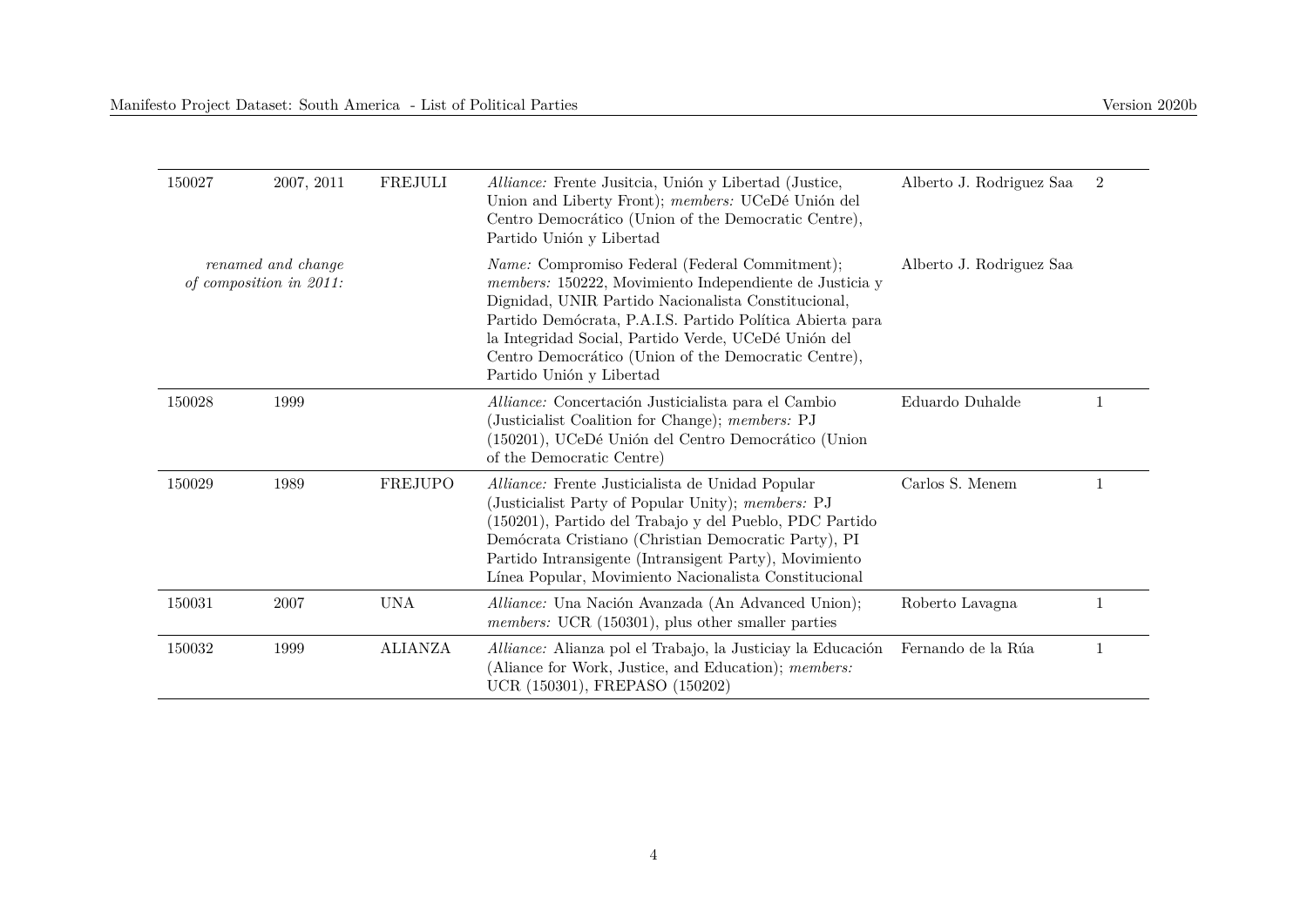| 150033                                        | 2019      | Alliance: Consenso Federal (Federal Consensus);<br>members: GEN Generación para un Encuentro Nacional,<br>Movimiento Libres del Sur (Free of the South Movement),<br>PDC Partido Demócrata Christiano (Christian<br>Democratic Party), PF Partido Federal (Federal Party),<br>PS Partido Socialista (Socialist Party), P3P Partido<br>Tercera Posicion, Unión Celeste y Blanco                                                                                                                                                                            | Roberto Lavagna  | -1               |
|-----------------------------------------------|-----------|-----------------------------------------------------------------------------------------------------------------------------------------------------------------------------------------------------------------------------------------------------------------------------------------------------------------------------------------------------------------------------------------------------------------------------------------------------------------------------------------------------------------------------------------------------------|------------------|------------------|
| 150040                                        | 1989      | Allianza de Centro (Center Alliance)                                                                                                                                                                                                                                                                                                                                                                                                                                                                                                                      | Álvaro Alsogaray | $\mathbf{1}$     |
| 150061                                        | 2009      | Alliance: Alianza Unión-PRO (Alliance Union-PRO);<br>members: PRO Propuesta Republicana (Republican<br>Proposal), UCeDé Unión del Centro Democrático (Union<br>of the Democratic Centre), RECREAR (150401), PF<br>Partido Federal (Federal Party), Unión Celeste y Blanco,<br>Partido Popular Cristiano Bonarense, Partido Nuevo<br><b>Buenos Aires</b>                                                                                                                                                                                                   |                  | $\mathbf{1}$     |
| 150062                                        | 2015-2019 | Alliance: Cambiemos (We change); members: PRO<br>Propuesta Republicana (Republican Proposal), UCR<br>(150301), CC-ARI Coalicion Civica - Afirmacion para una<br>Republica Igualitaria (Civic Coalition - Support for an<br>Egalitarian Republic), PDP Partido Demócrata<br>Progressita (Democratic Progressive Party), Partido Fe,<br>Partido Conservador Popular, Partido del Diálogo                                                                                                                                                                    | Mauricio Macri   | $\boldsymbol{2}$ |
| renamed and change<br>of composition in 2019: |           | <i>Name:</i> Juntos por el Cambio (Together for Change);<br>members: PRO Propuesta Republicana (Republican<br>Proposal), UCR (150301), CC-ARI Coalicion Civica -<br>Afirmacion para una Republica Igualitaria (Civic<br>Coalition - Support for an Egalitarian Republic), UP<br>Union Popular (Popular Union), MID Movimiento de<br>Integracion y Desarrollo (Integration and Development<br>Movement), PDP Partido Demócrata Progresista<br>(Democratic Progressive Party), Partido Fe, Partido del<br>Diálogo, UNIR Partido Nacionalista Constitucional | Mauricio Macri   |                  |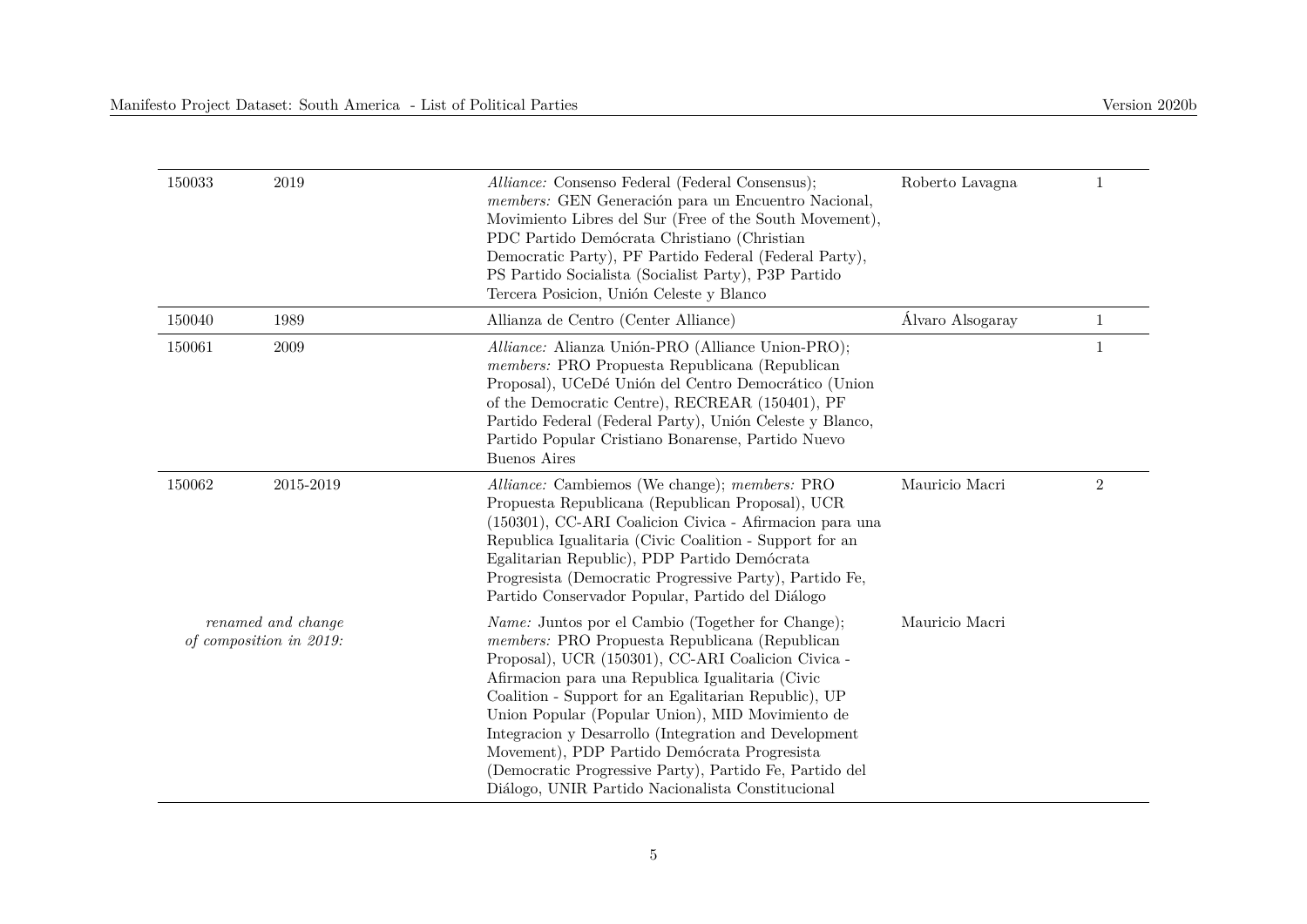| 150201 | 1995                            | P <sub>J</sub> | Partido Justicialista (Justicialist Party)                                          | Carlos S. Menem      | 1            |
|--------|---------------------------------|----------------|-------------------------------------------------------------------------------------|----------------------|--------------|
| 150202 | 1995                            | FREPASO        | Frente para un País Solidario (Front for a Country in<br>Solidarity)                | José O. Bordón       | 1            |
| 150205 | 2003                            | MP             | Frente del Movimiento Popular (Front of the popular<br>movement)                    | Adolfo Rodriguez Saá | 1            |
| 150210 | 2003                            | ARI            | Alternativa para una República de Iguales (Alternative for<br>a Republic of Equals) | Elisa M. A. Carrió   | 1            |
| 150220 | 2009                            |                | Nuevo Encuentro (New Encounter)                                                     |                      | 1            |
|        | no candidate in 2009            |                |                                                                                     |                      |              |
| 150221 | 2009                            | <b>MPN</b>     | Moviemiento Popular Neuquino (Neuquén People's<br>Movement)                         |                      | $\mathbf 1$  |
|        | no candidate in 2009            |                |                                                                                     |                      |              |
| 150222 | 2009                            |                | Es posible (It is possible)                                                         |                      | $\mathbf{1}$ |
|        | no candidate in 2009            |                |                                                                                     |                      |              |
| 150230 | 2011                            |                | Frente Popular (Popular Front)                                                      | Eduardo Duhalde      | $\mathbf{1}$ |
| 150301 | 1989-1995,<br>2011-2013         | <b>UCR</b>     | Unión Cívica Radical (Civic Radical Union)                                          | Eduardo Angeloz      | 4            |
|        | change of candidate<br>in 1995: |                |                                                                                     | Horacio Massacessi   |              |
|        | change of candidate<br>in 2011: |                |                                                                                     | Ricardo L. Alfonsín  |              |
|        | no candidate in $2013$          |                |                                                                                     |                      |              |
| 150401 | 2003                            | <b>RECREAR</b> | Recrear para el Crecimiento (Recreate for Growth)                                   | Ricardo López Murphy | $\mathbf{1}$ |
| 150601 | 1999                            | AR             | Acción por la República (Action for the Republic)                                   | Domingo Cavallo      |              |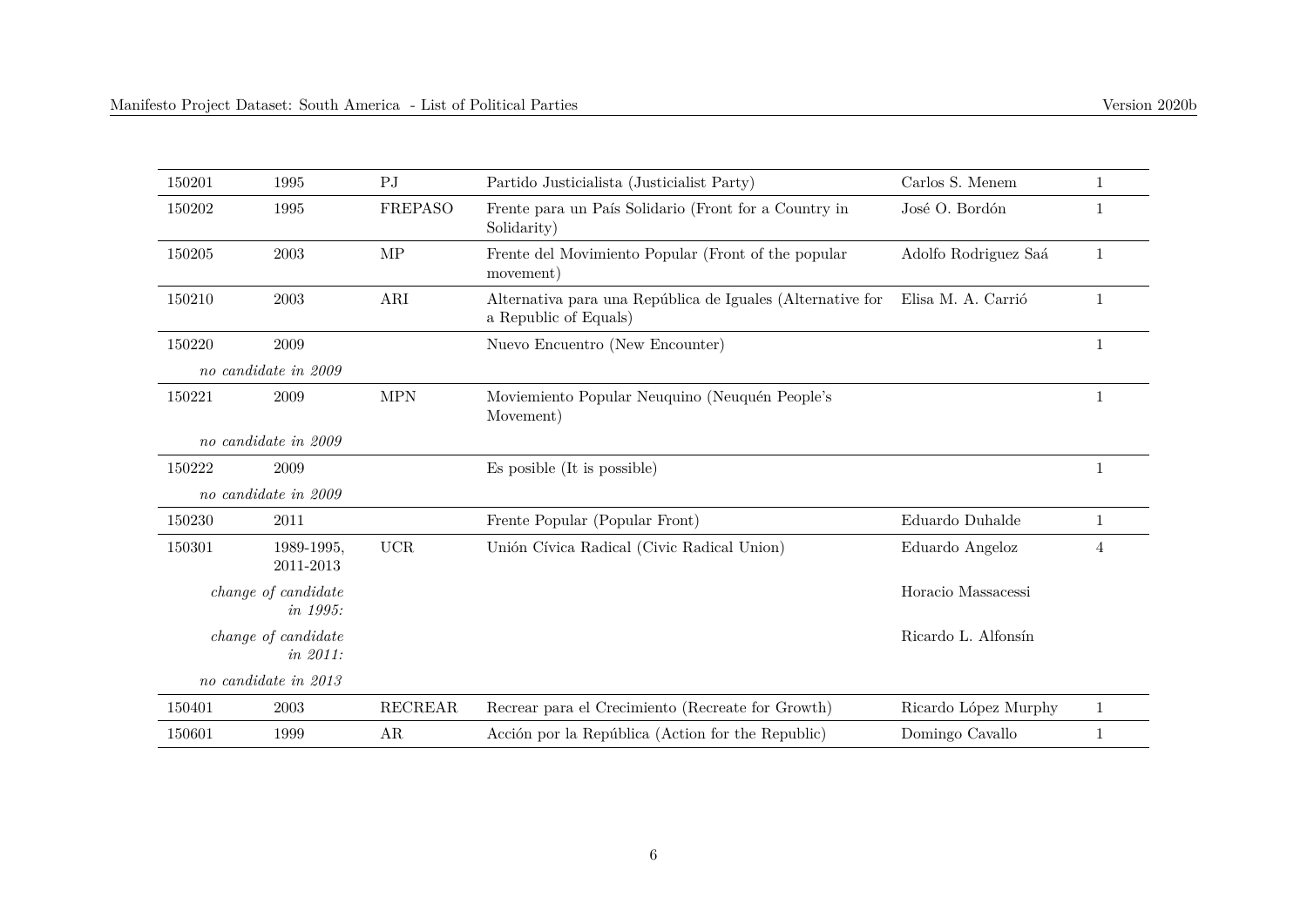## **3 Bolivia**

| ID     | Covering            | Abbrev     | Parties                                                                                                                                                                                                                | Candidate                    | No.<br>Elec-<br>tions |
|--------|---------------------|------------|------------------------------------------------------------------------------------------------------------------------------------------------------------------------------------------------------------------------|------------------------------|-----------------------|
| 151062 | 2009                | PPB-CN     | <i>Alliance:</i> Plan Progreso para Bolivia–Convergencia<br>Nacional (Plan Progress for Bolivia – National<br>Convergence); members: 151615, 151616, MNR (151610),<br>APB (151617), PP Partido Popular (Peoples Party) | Manfred Reyes Villa          |                       |
| 151250 | 2009-2014           | MAS        | Movimiento Al Socialismo (Movement towards Socialism)                                                                                                                                                                  | Juan Evo Morales Ayma        | $\overline{2}$        |
| 151255 | 2009                | AS         | Alianza Social (Social Alliance)                                                                                                                                                                                       | René Joaquino Cabrera        |                       |
| 151540 | 2014                | <b>PDC</b> | Partido Demócrata Cristiano (Christian Democratic<br>Party)                                                                                                                                                            | Jorge Tuto Quiroga           |                       |
| 151610 | 2009                | <b>MNR</b> | Movimiento Nacionalista Revolucionario (Nationalist<br>Revolutionary Movement)                                                                                                                                         | Gonzalo Sánchez de<br>Lozada |                       |
| 151617 | 2009                | APB        | Autonomía para Bolivia (Autonomy for Bolivia)                                                                                                                                                                          | Manfred Reyes Villa          |                       |
| 151640 | 2009-2014           | UN         | Frente de Unidad Nacional (National Unity Front)                                                                                                                                                                       | Samuel Doria Medina          | $\overline{2}$        |
|        | <i>split from:</i>  |            | 151310                                                                                                                                                                                                                 |                              |                       |
|        | renamed in $2014$ : | UD         | Unidad Democráta (Democratic Union)                                                                                                                                                                                    | Samuel Doria Medina          |                       |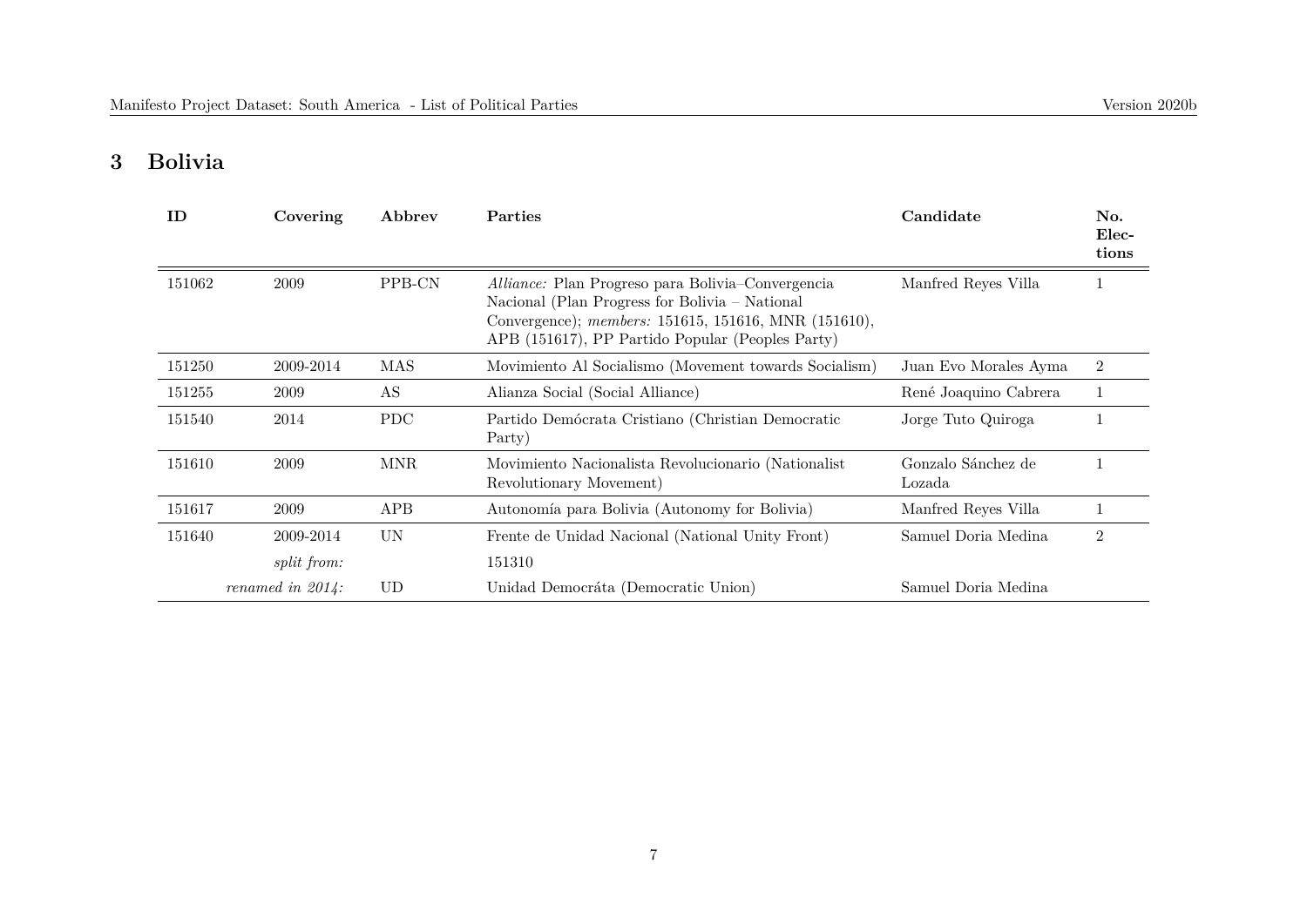## **4 Brazil**

| ID                                            | Covering                                      | Abbrev    | Parties                                                                                                                                                                                                                                                                                                                                                                                                                                                                                                                         | Candidate                 | No.<br>Elec-<br>tions |
|-----------------------------------------------|-----------------------------------------------|-----------|---------------------------------------------------------------------------------------------------------------------------------------------------------------------------------------------------------------------------------------------------------------------------------------------------------------------------------------------------------------------------------------------------------------------------------------------------------------------------------------------------------------------------------|---------------------------|-----------------------|
| 180110                                        | 2010                                          | <b>PV</b> | Partido Verde (Green Party)                                                                                                                                                                                                                                                                                                                                                                                                                                                                                                     | Marina Silva              |                       |
| 180230                                        | 1989-2018                                     |           | <i>Alliance:</i> Frente Brasil Popular (Popular Front Brazil);<br><i>members:</i> PT Partido dos Trabalhadores (Worker's<br>Party), PSB Partido Socialista Brasileiro (Brazilian<br>Socialist Party), PCdoB Partido Comunista do Brasil<br>(Communist Party of Brazil)                                                                                                                                                                                                                                                          | Luiz Inácio Lula da Silva | 8                     |
| renamed and change<br>of composition in 1994: |                                               |           | Name: Uma Revolução Democrática no Brasil (A<br>democratic revolution in Brazil); <i>members:</i> PT Partido<br>dos Trabalhadores (Worker's Party), PPS Partido Popular<br>Socialista (Popular Socialist Party), PSB Partido<br>Socialista Brasileiro (Brazilian Socialist Party), PCdoB<br>Partido Comunista do Brasil (Communist Party of Brazil),<br>PV (180110), PSTU Partido Socialista dos Trabalhadores<br>Unificado (Unified Socialist Worker's Party), PCB Partido<br>Comunista Brasileiro (Brazilian Communist Party) | Luiz Inácio Lula da Silva |                       |
|                                               | renamed and change<br>of composition in 1998: |           | <i>Name:</i> União do Povo - Muda Brasil (Union of the People<br>- Change Brazil); members: PT Partido dos<br>Trabalhadores (Worker's Party), PDT (180250), PSB<br>Partido Socialista Brasileiro (Brazilian Socialist Party),<br>PCdoB Partido Comunista do Brasil (Communist Party of<br>Brazil), PCB Partido Comunista Brasileiro (Brazilian<br>Communist Party)                                                                                                                                                              | Luiz Inácio Lula da Silva |                       |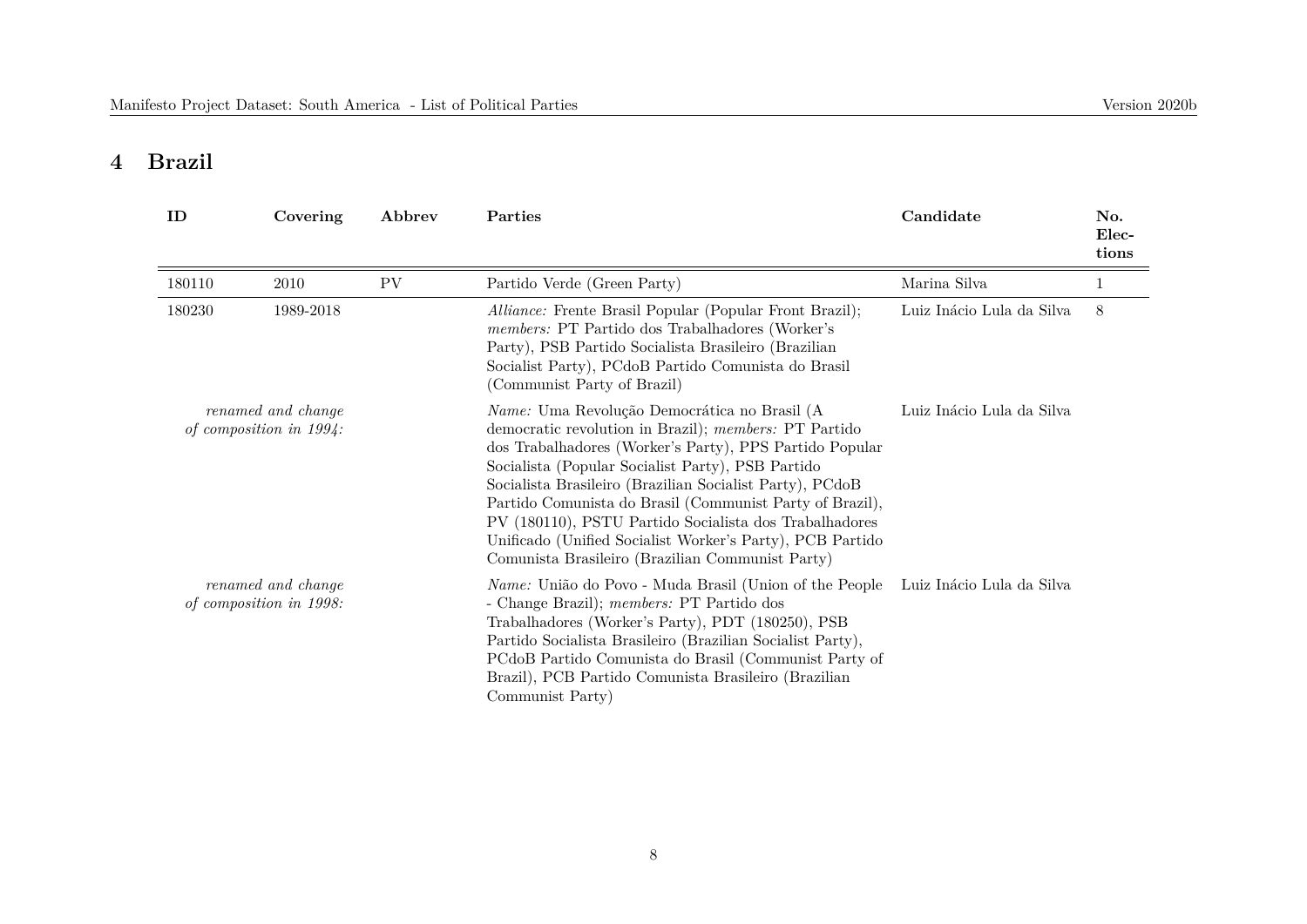| renamed and change<br>of composition in 2002:                  | Name: Coligação Lula Presidente (Coalition Lula for<br>President); <i>members:</i> PT Partido dos Trabalhadores<br>(Worker's Party), PCdoB Partido Comunista do Brasil<br>(Communist Party of Brazil), PCB Partido Comunista<br>Brasileiro (Brazilian Communist Party), PL Partdio<br>Liberal (Liberal Party), PMN Partido da Mobilização<br>Nacional (Party of National Mobilization)                                                                                                                                                                                                                                                                                                         | Luiz Inácio Lula da Silva |
|----------------------------------------------------------------|------------------------------------------------------------------------------------------------------------------------------------------------------------------------------------------------------------------------------------------------------------------------------------------------------------------------------------------------------------------------------------------------------------------------------------------------------------------------------------------------------------------------------------------------------------------------------------------------------------------------------------------------------------------------------------------------|---------------------------|
| renamed and change<br>of composition in 2006:                  | Name: Coligação a Força do Povo (Coalition the People's<br>Power); members: PT Partido dos Trabalhadores<br>(Worker's Party), PCdoB Partido Comunista do Brasil<br>(Communist Party of Brazil), PRB Partido Republicano<br>Brasileiro (Brazilian Republican Party), PMDB Partido<br>do Movimento Democrático Brasileiro (Brazilian<br>Democratic Movement Party), PL Partdio Liberal<br>(Liberal Party), PSB Partido Socialista Brasileiro<br>(Brazilian Socialist Party), PP Partido Progressista<br>(Progressive Party), PMN Partido da Mobilização<br>Nacional (Party of National Mobilization)                                                                                             | Luiz Inácio Lula da Silva |
| renamed and change<br>of composition and<br>candidate in 2010: | Name: Para o Brasil Seguir Mudando (For Brazil to keep<br>on changing); members: PT Partido dos Trabalhadores<br>(Worker's Party), PCdoB Partido Comunista do Brasil<br>(Communist Party of Brazil), PRB Partido Republicano<br>Brasileiro (Brazilian Republican Party), PMDB Partido<br>do Movimento Democrático Brasileiro (Brazilian<br>Democratic Movement Party), PDT (180250), PSB<br>Partido Socialista Brasileiro (Brazilian Socialist Party),<br>PR Partido da República (Party of the Republic), PSC<br>Partido Social Cristão (Social Christian Party), PTC<br>Partido Trabalhista Cristão (Christian Labour Party),<br>PTN Partido Trabalhista Nacional (National Labour<br>Party) | Dilma Rouseff             |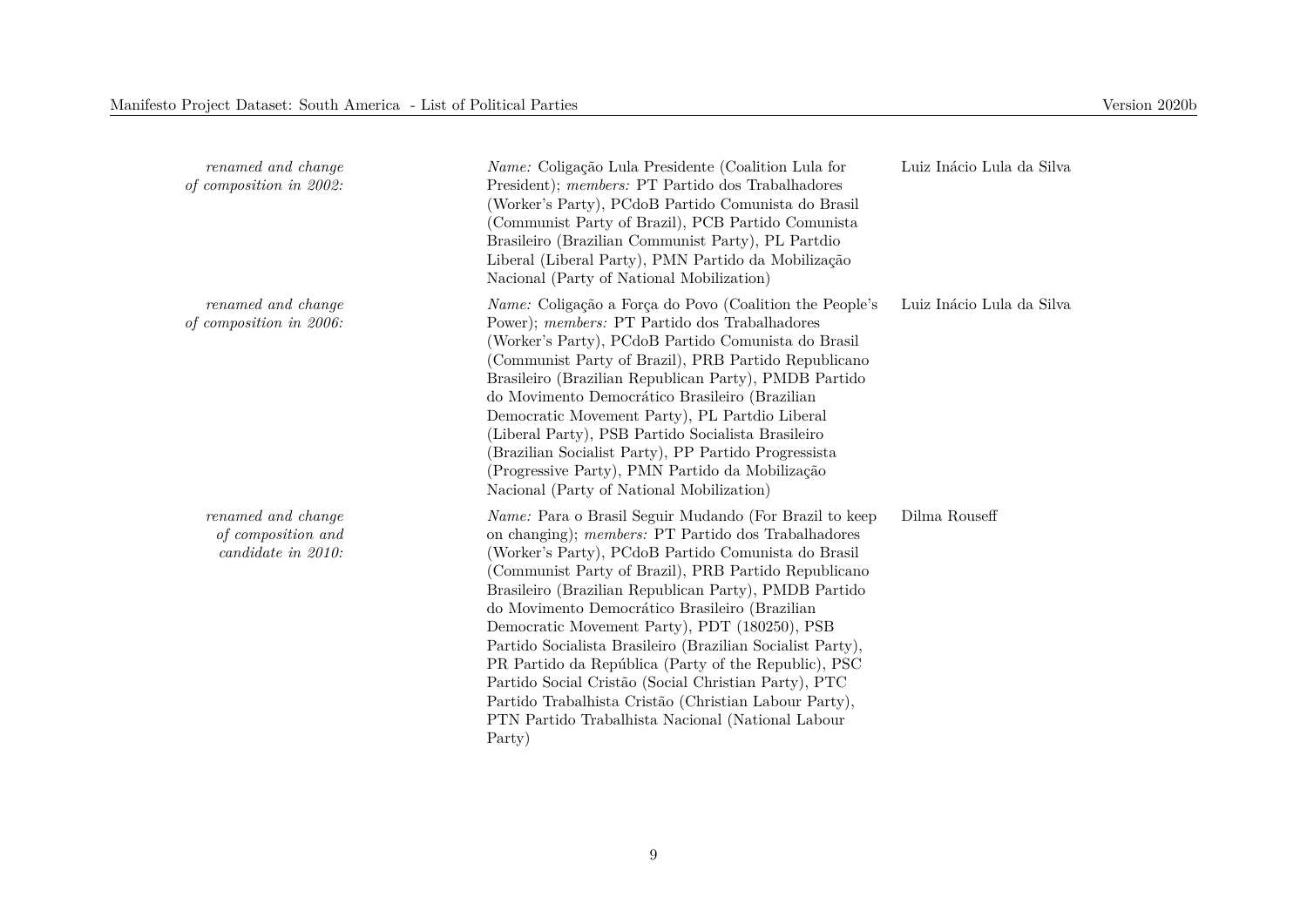| renamed and change<br>of composition in $2014$ :               |            |            | <i>Name:</i> Coligação Com a Força do Povo (With the<br>strength of the people); members: PT Partido dos<br>Trabalhadores (Worker's Party), PCdoB Partido<br>Comunista do Brasil (Communist Party of Brazil), PRB<br>Partido Republicano Brasileiro (Brazilian Republican<br>Party), PMDB Partido do Movimento Democrático<br>Brasileiro (Brazilian Democratic Movement Party), PDT<br>(180250), PP Partido Progressista (Progressive Party),<br>PR Partido da República (Party of the Republic), PSD<br>Partido Social Democrático (Social Democratic Party),<br>PROS Partido Republicano da Ordem Social (Republican<br>Party of the Social Order) | Dilma Rouseff    |       |  |
|----------------------------------------------------------------|------------|------------|------------------------------------------------------------------------------------------------------------------------------------------------------------------------------------------------------------------------------------------------------------------------------------------------------------------------------------------------------------------------------------------------------------------------------------------------------------------------------------------------------------------------------------------------------------------------------------------------------------------------------------------------------|------------------|-------|--|
| renamed and change<br>of composition and<br>candidate in 2018: |            |            | <i>Name:</i> Coligação o povo felixz de novo (The People happy<br>again); members: PT Partido dos Trabalhadores<br>(Worker's Party), PCdoB Partido Comunista do Brasil<br>(Communist Party of Brazil), PROS Partido Republicano<br>da Ordem Social (Republican Party of the Social Order)                                                                                                                                                                                                                                                                                                                                                            | Fernando Haddad  |       |  |
| 180231                                                         | 2006       |            | Alliance: Frente de Esquerda (Left Front); members:<br>PSOL Partido Socialismo e Liberdade (Socialism and<br>Freedom Party), PSTU Partido Socialista dos<br>Trabalhadores Unificado (Unified Socialist Worker's<br>Party), PCB Partido Comunista Brasileiro (Brazilian<br>Communist Party)                                                                                                                                                                                                                                                                                                                                                           | Heliosa Helena   | 1     |  |
| 180232                                                         | 1998       | <b>PPS</b> | Partido Popular Socialista (Socialist People's Party)                                                                                                                                                                                                                                                                                                                                                                                                                                                                                                                                                                                                | Ciro Gomes       | 1     |  |
| 180240                                                         | 2002, 2014 |            | Alliance: Coligação Brasil Esperança (Hope for Brasil<br>Coalition); members: PSB Partido Socialista Brasileiro<br>(Brazilian Socialist Party), PGT Partido Geral dos<br>Trabalhaderos (General Party of the Workers), PTC<br>Partido Trabalhista Cristão (Christian Labour Party),<br>PSC Partido Social Cristão (Social Christian Party)                                                                                                                                                                                                                                                                                                           | Anthony Gartinho | $\,2$ |  |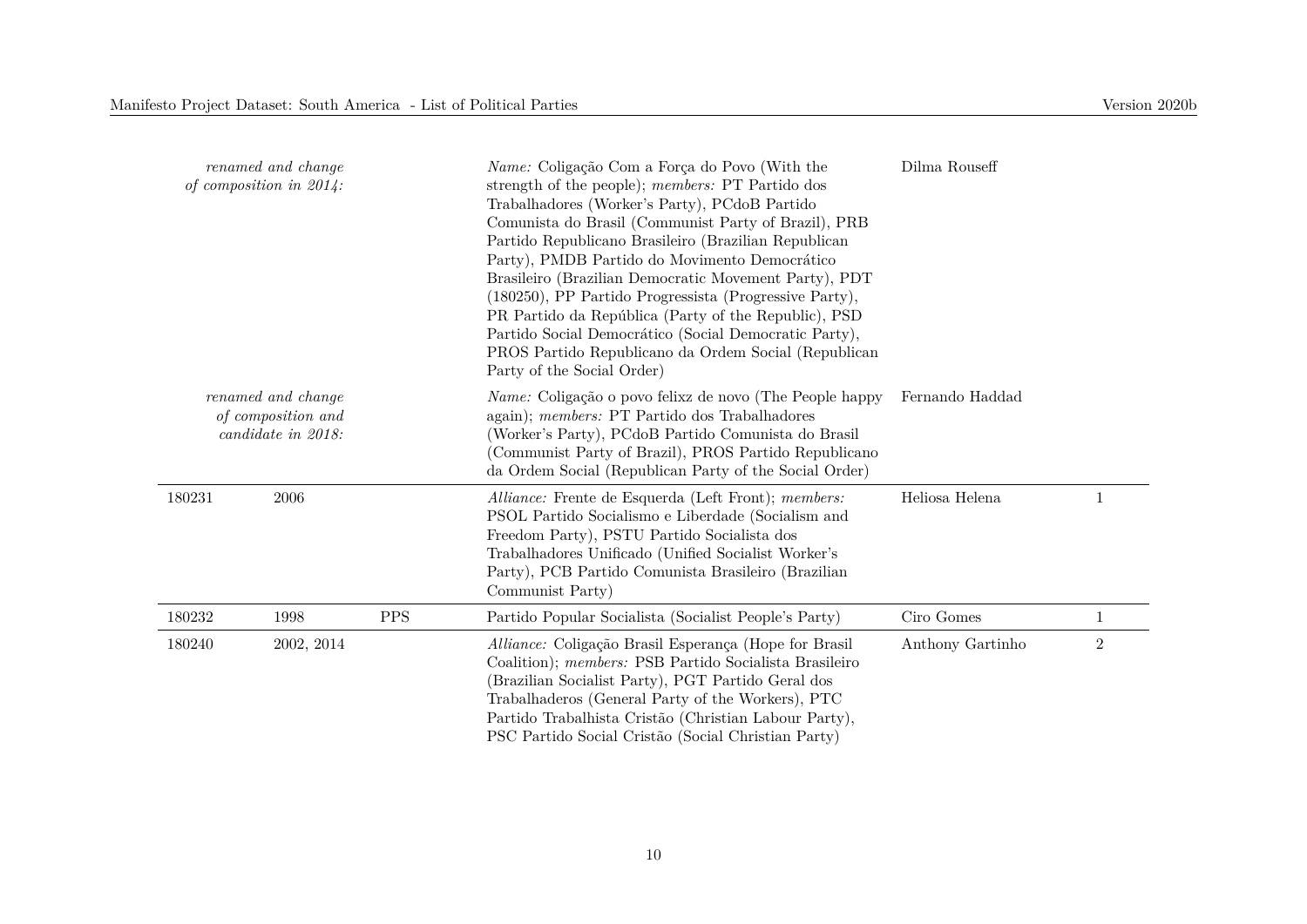| renamed and change<br>of composition and<br>candidate in $2014$ : |                                               |             | <i>Name:</i> Unidos pelo Brasil (United for Brazil); <i>members:</i><br>PSB Partido Socialista Brasileiro (Brazilian Socialist<br>Party), PPS Partido Popular Socialista (Popular Socialist<br>Party), PSL Partido Social Liberal (Social Liberal Party),<br>PHS Partido Humanista da Solidariedade (Humanist<br>Party of Solidarity), PRP Partido Republicano<br>Progressista (Progressive Republican Party), PPL Partido<br>Pátria Livre (Free Homeland Party) | Marina Silva                 |                |
|-------------------------------------------------------------------|-----------------------------------------------|-------------|------------------------------------------------------------------------------------------------------------------------------------------------------------------------------------------------------------------------------------------------------------------------------------------------------------------------------------------------------------------------------------------------------------------------------------------------------------------|------------------------------|----------------|
| 180250                                                            | 1989                                          | <b>PDT</b>  | Partido Democrático Trabalhista (Democratic Labour<br>Party)                                                                                                                                                                                                                                                                                                                                                                                                     | Leonel de Moura Brizola      | $\overline{1}$ |
| 180251                                                            | 2018                                          |             | Coligação Brasil Soberano (Soverign Brazil)                                                                                                                                                                                                                                                                                                                                                                                                                      | Ciro Gomes                   | 1              |
| 180309                                                            | 1989                                          | <b>PSDB</b> | Partido da Social Democracia Brasileira (Party of<br>Brazilian Social Democracy)                                                                                                                                                                                                                                                                                                                                                                                 | Mário Covas Júnior           | $\mathbf{1}$   |
| 180310                                                            | 1994-2018                                     |             | Alliance: Mãos à obra Brasil (Let's work Brazil);<br>members: PSDB (180309), PFL Partido da Frente Liberal<br>(Liberal Front Party), PTB Partido Trabalhista Brasileiro<br>(Brazilian Labour Party)                                                                                                                                                                                                                                                              | Fernando Henrique<br>Cardoso | 7              |
|                                                                   | renamed and change<br>of composition in 1998: |             | Name: Avança Brasil (Go ahead Brazil); members: PSDB<br>(180309), PFL Partido da Frente Liberal (Liberal Front<br>Party), PTB Partido Trabalhista Brasileiro (Brazilian<br>Labour Party), PPB Partido Progresista Brasileiro<br>(Brazilian Porgressive Party)                                                                                                                                                                                                    | Fernando Henrique<br>Cardoso |                |
| renamed and change<br>of composition and<br>candidate in 2002:    |                                               |             | Name: Coligação Grande Aliança (Coalition Big<br>Alliance); members: PSDB (180309), PMDB Partido do<br>Movimento Democrático Brasileiro (Brazilian Democratic<br>Movement Party)                                                                                                                                                                                                                                                                                 | José Serra                   |                |
| renamed and change<br>of composition and<br>candidate in 2006:    |                                               |             | <i>Name:</i> Coligação por um Brasil Decente (Coalition for a<br>decent Brazil); members: PSDB (180309), PFL Partido da<br>Frente Liberal (Liberal Front Party), PPS Partido<br>Popular Socialista (Popular Socialist Party)                                                                                                                                                                                                                                     | Geraldo Alckmin              |                |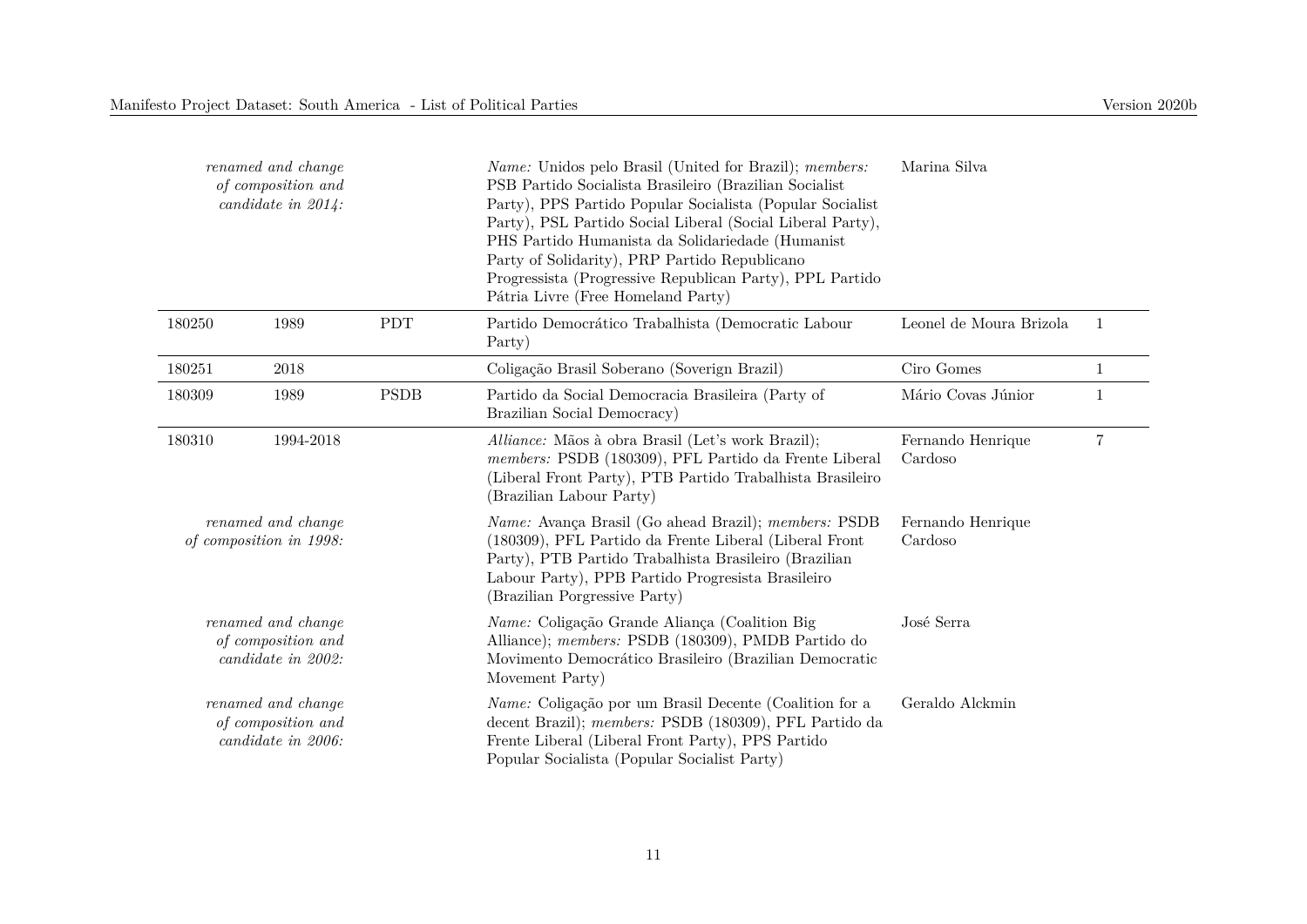| renamed and change<br>of composition and<br>candidate in 2010:    | <i>Name:</i> O Brasil pode mais (Brazil can do more);<br>members: PSDB (180309), DEM Democratas<br>(Democrats), PPS Partido Popular Socialista (Popular<br>Socialist Party), PTdoB Partido Trabalhista do Brasil<br>(Labour Party of Brazil), PTB Partido Trabalhista<br>Brasileiro (Brazilian Labour Party), PMN Partido da<br>Mobilização Nacional (Party of National Mobilization)                                                                                                                       | José Serra      |              |
|-------------------------------------------------------------------|-------------------------------------------------------------------------------------------------------------------------------------------------------------------------------------------------------------------------------------------------------------------------------------------------------------------------------------------------------------------------------------------------------------------------------------------------------------------------------------------------------------|-----------------|--------------|
| renamed and change<br>of composition and<br>candidate in $2014$ : | <i>Name:</i> Muda Brasil (Change, Brazil); <i>members:</i> PSDB<br>(180309), DEM Democratas (Democrats), PTdoB Partido<br>Trabalhista do Brasil (Labour Party of Brazil), PEN<br>Partido Ecológico Nacional (National Ecologic Party),<br>PTB Partido Trabalhista Brasileiro (Brazilian Labour<br>Party), PMN Partido da Mobilização Nacional (Party of<br>National Mobilization), PTC Partido Trabalhista Cristão<br>(Christian Labour Party), PTN Partido Trabalhista<br>Nacional (National Labour Party) | Aécio Neves     |              |
| renamed and change<br>of composition and<br>candidate in 2018:    | <i>Name:</i> Coligação para unir o Brasil (To unite Brazil);<br>members: PSDB (180309), DEM Democratas<br>(Democrats), PTB Partido Trabalhista Brasileiro<br>(Brazilian Labour Party), PP Progressistas, PR Partido<br>da República (Party of the Republic), SDD Solidaridade<br>(Solidarity), PPS Partido Popular Socialista (Popular<br>Socialist Party), PRB Partido Republicano Brasileiro<br>(Brazilian Republican Party), PSD Partido Social<br>Democrático (Social Democratic Party)                 | Geraldo Alckmin |              |
| 180320<br>2002                                                    | Alliance: Coligação Frente Trabalhista (Labour Front<br>Coalition); members: PPS Partido Popular Socialista<br>(Popular Socialist Party), PTB Partido Trabalhista<br>Brasileiro (Brazilian Labour Party), PDT (180250), PFL<br>Partido da Frente Liberal (Liberal Front Party)                                                                                                                                                                                                                              | Ciro Gomes      | $\mathbf{1}$ |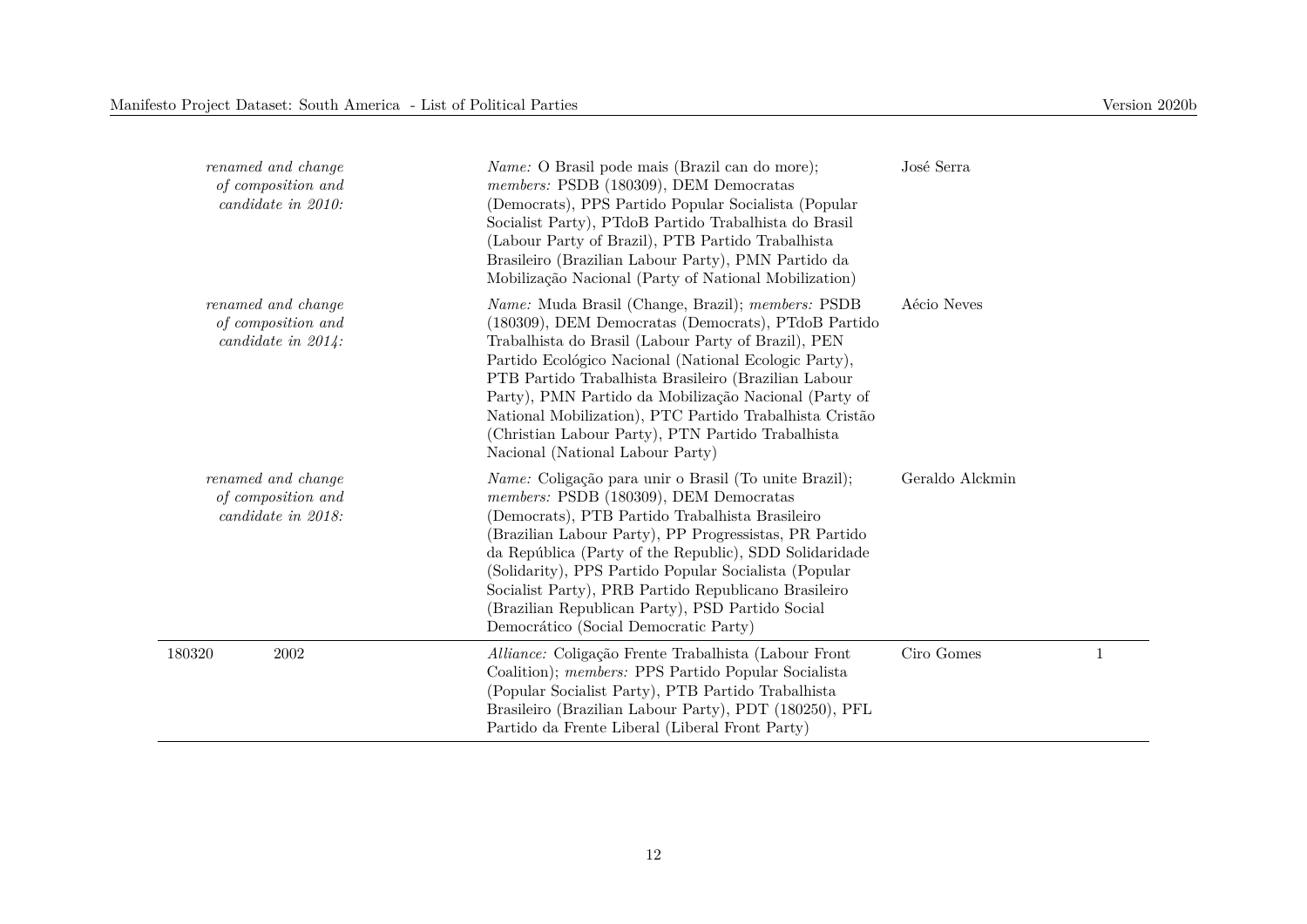| 180410 | 1989 |              | <i>Alliance:</i> Movimento Brasil Novo (New Brazil)<br>Movement); members: PRN Partido da Reconstrução<br>Nacional (National Reconstruction Party), PSC Partido<br>Social Cristão (Social Christian Party), PST Partido<br>Social Trabalhista (Socialist Labour Party), PTR Partido<br>Trabalhista Renovador (Revolutionary Labour Party) | Fernando Affonso Collor<br>de Mello |  |
|--------|------|--------------|-------------------------------------------------------------------------------------------------------------------------------------------------------------------------------------------------------------------------------------------------------------------------------------------------------------------------------------------|-------------------------------------|--|
| 180610 | 1989 | PDS.         | Partido Democrático Social (Democratic Social Party)                                                                                                                                                                                                                                                                                      | Paulo Salim Maluf                   |  |
| 180620 | 2018 |              | Brasil acima de tudo, deus acima de todos (Brazil above<br>everything, God above everyone)                                                                                                                                                                                                                                                | Jair Bolsonaro                      |  |
| 180710 | 1994 | <b>PRONA</b> | Partido da Reedificação da Ordem Nacional (Party of the<br>Reconstruction of the National Order)                                                                                                                                                                                                                                          | Enéas Carneiro                      |  |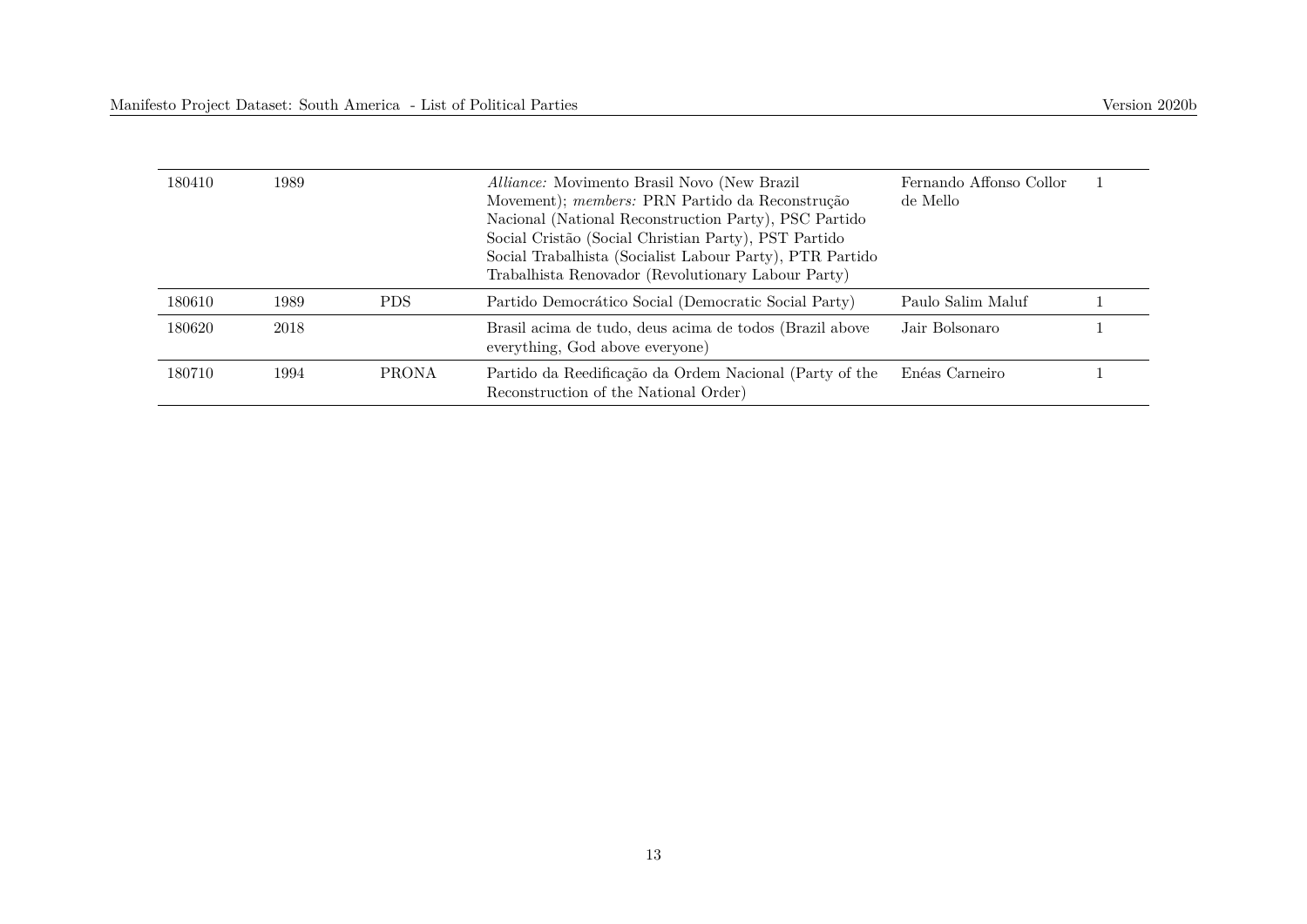## **5 Chile**

| ID     | Covering                                                  | Abbrev | Parties                                                                                                                                                                                                                                                                                                                                                                                                                                                                                                                                                                                                                                                                                                                                                                                                                                                                | Candidate               | No.<br>Elec-<br>tions |
|--------|-----------------------------------------------------------|--------|------------------------------------------------------------------------------------------------------------------------------------------------------------------------------------------------------------------------------------------------------------------------------------------------------------------------------------------------------------------------------------------------------------------------------------------------------------------------------------------------------------------------------------------------------------------------------------------------------------------------------------------------------------------------------------------------------------------------------------------------------------------------------------------------------------------------------------------------------------------------|-------------------------|-----------------------|
| 155021 | 1989-2017                                                 |        | Alliance: Concertación de Partidos por la Democracia<br>(Concert of Parties for Democracy); members: PDC<br>Partido Demócrata Cristiano (Christian Democratic<br>Party), PS Partido Socialista de Chile (Socialist Party of<br>Chile), PPD Partido por la Democracia (Party for<br>Democracy), PR Partido Radical (Radical Party), SDCH<br>Partido Socialdemocracia Chilena (Chilean Social<br>Democracy Party), USOPO Unión Socialista Popular<br>(Popular Socialist Union), PADENA Democrático<br>Nacional (National Democratic Party), MAPU<br>Movimiento de Acción Popular Unitaria (Popular Unitary<br>Action Movement), MAPU-OC Movimiento de Acción<br>Popular Unitaria Obrero Campesino (Popular Unitary<br>Action Movement Worker-Peasant), IC Izquierda<br>Cristiana (Christian Left), PH Partido Humanista<br>(Humanist Party), PLV Los Verdes (The Greens) | Patricio Aylwin Azocar  | $\overline{7}$        |
|        | <i>change of</i><br>composition and<br>candidate in 1993: |        | members: PDC Partido Demócrata Cristiano (Christian<br>Democratic Party), PS Partido Socialista de Chile<br>(Socialist Party of Chile), PPD Partido por la Democracia<br>(Party for Democracy), PR Partido Radical (Radical<br>Party), SDCH Partido Socialdemocracia Chilena (Chilean<br>Social Democracy Party)                                                                                                                                                                                                                                                                                                                                                                                                                                                                                                                                                       | Eduardo Frei Ruiz-Tagle |                       |
|        | <i>change of</i><br>composition and<br>candidate in 1999: |        | members: PDC Partido Demócrata Cristiano (Christian<br>Democratic Party), PS Partido Socialista de Chile<br>(Socialist Party of Chile), PPD Partido por la Democracia<br>(Party for Democracy), PRSD Partido Radical<br>Socialdemócrata (Social Democrat Radical Party)                                                                                                                                                                                                                                                                                                                                                                                                                                                                                                                                                                                                | Ricardo Lagos Escobar   |                       |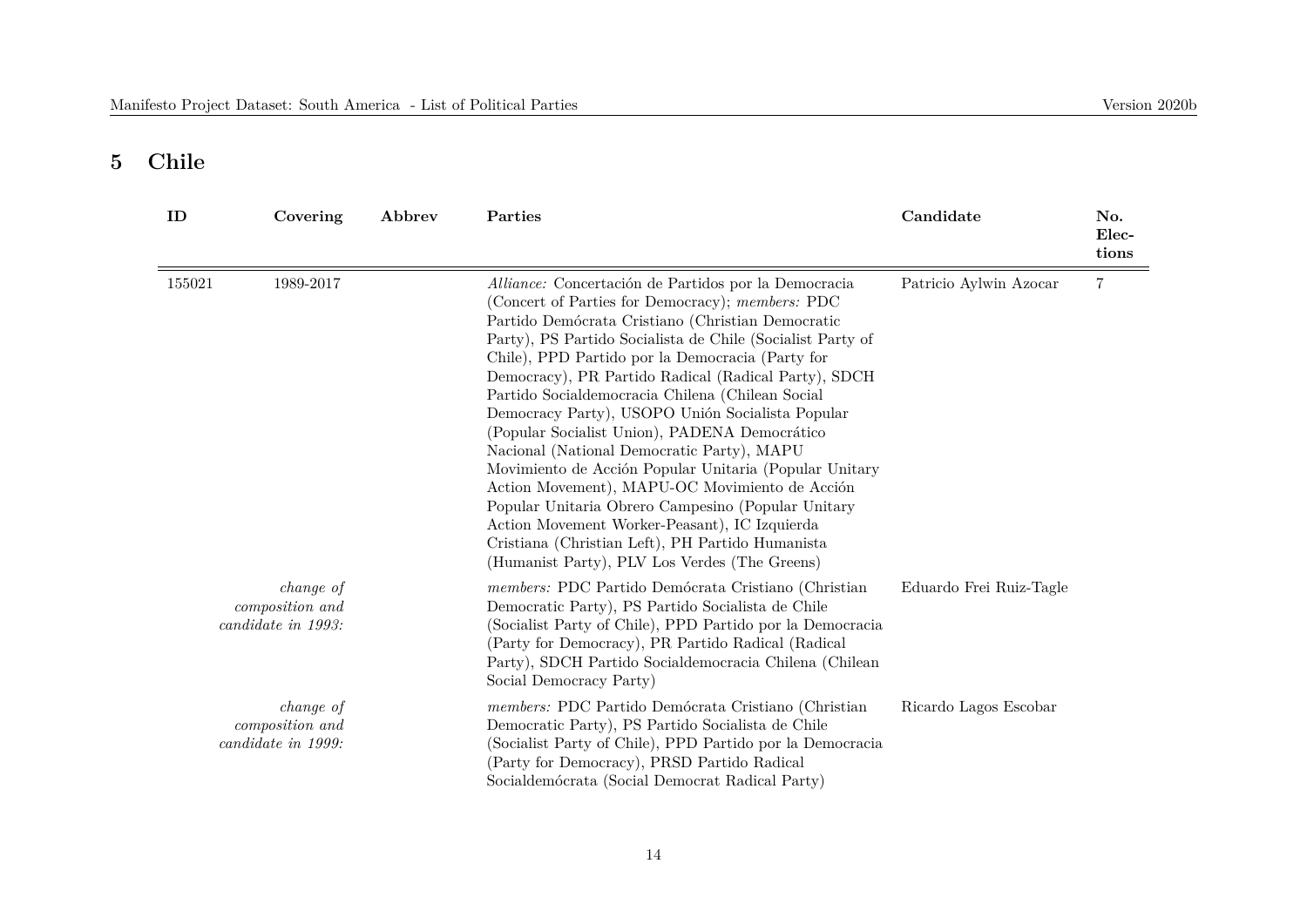| <i>change of candidate</i><br><i>in 2005:</i>                  |                                        |                |                                                                                                                                                                                                                                                                                                                                                                                                                                                                                                                                                                                                   | Michelle Bachelet Jeria                     |                |
|----------------------------------------------------------------|----------------------------------------|----------------|---------------------------------------------------------------------------------------------------------------------------------------------------------------------------------------------------------------------------------------------------------------------------------------------------------------------------------------------------------------------------------------------------------------------------------------------------------------------------------------------------------------------------------------------------------------------------------------------------|---------------------------------------------|----------------|
|                                                                | <i>change of candidate</i><br>in 2009: |                |                                                                                                                                                                                                                                                                                                                                                                                                                                                                                                                                                                                                   | Eduardo Frei Ruiz-Tagle                     |                |
| renamed and change<br>of composition and<br>candidate in 2013: |                                        |                | <i>Name:</i> Nueva Mayoría por Chile/Partido Socialista de<br>Chile (New Majority for Chile/Socialist Party of Chile);<br>members: PDC Partido Demócrata Cristiano (Christian<br>Democratic Party), PS Partido Socialista de Chile<br>(Socialist Party of Chile), PPD Partido por la Democracia<br>(Party for Democracy), PRSD Partido Radical<br>Socialdemócrata (Social Democrat Radical Party),<br>Partido Comunista de Chile (Communist Party of Chile),<br>IC Partido Izquierda Ciudadana de Chile (Citizen Left<br>Party of Chile), MAS Movimiento Amplio Social (Broad<br>Social Movement) | Michelle Bachelet Jeria                     |                |
| renamed and change<br>of candidate in 2017:                    |                                        |                |                                                                                                                                                                                                                                                                                                                                                                                                                                                                                                                                                                                                   | Alejandro René Eleodoro<br>Guillier Álvarez |                |
| 155023                                                         | 2009                                   |                | Alliance: Nueva Mayoría para Chile (New Majority for<br>Chile); members: Partido Ecologista de Chile (Green<br>Ecologist Party), Partido Humanista (Humanist Party)                                                                                                                                                                                                                                                                                                                                                                                                                               | Marco Enriquez-Ominami 1                    |                |
| 155024                                                         | 2013                                   |                | Alliance: Si tú quieres, Chile cambia (If you want it, Chile<br>changes); <i>members:</i> Partido Progressita (Progressive<br>Party), PL Partido Liberal de Chile (Liberal Party)                                                                                                                                                                                                                                                                                                                                                                                                                 | Marco Enriquez-Ominami                      | $\overline{1}$ |
| 155025                                                         | 2005-2009                              | <b>PODEMOS</b> | Alliance: Juntos-Podemos-Más por Chile (Together we<br>can do more for Chile); members: Partido Comunista de<br>Chile (Communist Party of Chile), PH Partido Humanista<br>(Humanist Party)                                                                                                                                                                                                                                                                                                                                                                                                        | Tomás Hirsch<br>Goldschmidt                 | $\overline{2}$ |
| change of<br>composition and<br>candidate in 2009:             |                                        |                | members: Partido Comunista de Chile (Communist Party<br>of Chile)                                                                                                                                                                                                                                                                                                                                                                                                                                                                                                                                 | Jorge Arrate Mac-Niven                      |                |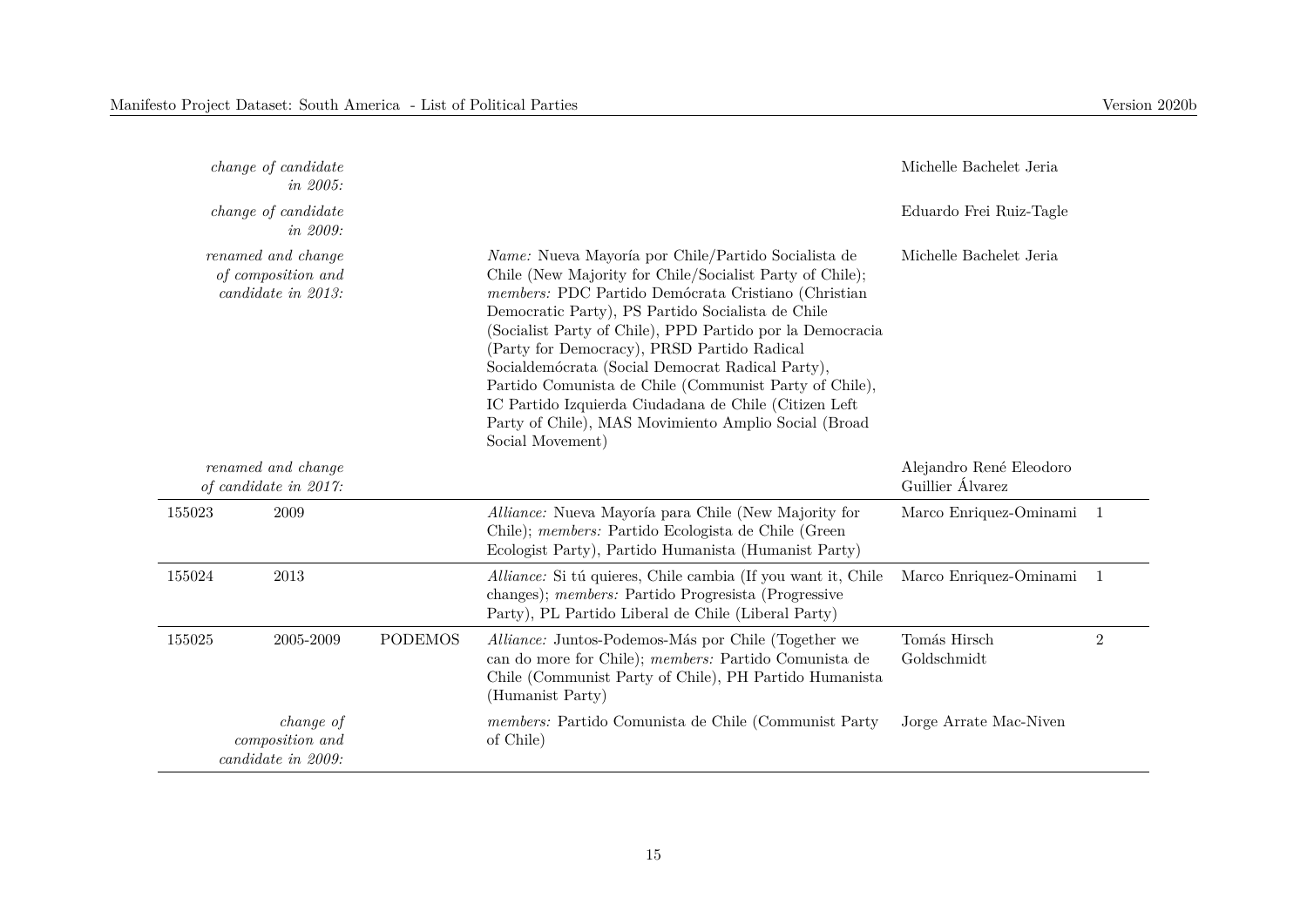| 155026                                                         | 2017               | FA | Frente Amplio (Broad Front)                                                                                                                                                                                                                                                           | Beatriz de Jesús Sánchez  |   |
|----------------------------------------------------------------|--------------------|----|---------------------------------------------------------------------------------------------------------------------------------------------------------------------------------------------------------------------------------------------------------------------------------------|---------------------------|---|
| 155061                                                         | 1989-1999.         |    | Alliance: Democracia y Progreso (Democracy and                                                                                                                                                                                                                                        | Muñoz<br>Hernán Büchi Buc | 6 |
|                                                                | 2009-2017          |    | Progress); <i>members:</i> UDI (155601), RN (155602), DR<br>Democracia Radical (Radical Democracy)                                                                                                                                                                                    |                           |   |
| renamed and change<br>of composition and<br>candidate in 1993: |                    |    | <i>Name:</i> Union por el Progresso de Chile (Union for Chile's<br>Progress); members: UDI (155601), RN (155602), PN<br>Partido Nacional (National Party), Partido del Sur<br>(Southern Party), UCCP Unión de Centro Centro<br>Progressita (Progressive Union of the Centrist Center) | Arturo Alessandri Besa    |   |
| renamed and change<br>of composition and<br>candidate in 1999: |                    |    | <i>Name:</i> Alianza por Chile (Alliance for Chile); <i>members:</i><br>UDI (155601), RN (155602), Partido del Sur (Southern<br>Party)                                                                                                                                                | Joaquin Lavin Infante     |   |
|                                                                | renamed and change |    | <i>Name:</i> Coalición por el Cambio (Coalition for Change);<br>$TITU(AEBAA)$ DM $(AEBAA)$ OF $H$                                                                                                                                                                                     | Sebastian Piñera          |   |

| 155061                                                         | 1989-1999,<br>2009-2017 |            | Alliance: Democracia y Progreso (Democracy and<br>Progress); members: UDI (155601), RN (155602), DR<br>Democracia Radical (Radical Democracy)                                                                                                                                  | Hernán Büchi Buc                          | 6              |
|----------------------------------------------------------------|-------------------------|------------|--------------------------------------------------------------------------------------------------------------------------------------------------------------------------------------------------------------------------------------------------------------------------------|-------------------------------------------|----------------|
| renamed and change<br>of composition and<br>candidate in 1993: |                         |            | Name: Union por el Progresso de Chile (Union for Chile's<br>Progress); members: UDI (155601), RN (155602), PN<br>Partido Nacional (National Party), Partido del Sur<br>(Southern Party), UCCP Unión de Centro Centro<br>Progressita (Progressive Union of the Centrist Center) | Arturo Alessandri Besa                    |                |
| renamed and change<br>of composition and<br>candidate in 1999: |                         |            | <i>Name:</i> Alianza por Chile (Alliance for Chile); <i>members:</i><br>UDI (155601), RN (155602), Partido del Sur (Southern<br>Party)                                                                                                                                         | Joaquin Lavin Infante                     |                |
| renamed and change<br>of composition and<br>candidate in 2009: |                         |            | <i>Name:</i> Coalición por el Cambio (Coalition for Change);<br>members: UDI (155601), RN (155602), ChilePrimero<br>(ChileFirst)                                                                                                                                               | Sebastian Piñera<br>Echenique             |                |
| renamed and change<br>of composition and<br>candidate in 2013: |                         |            | <i>Name:</i> Allianza (Alliance); <i>members:</i> UDI (155601), RN<br>(155602)                                                                                                                                                                                                 | Evelyn Matthei Fornet                     |                |
| renamed and change<br>of composition and<br>candidate in 2017: |                         |            | <i>Name:</i> Chile Vamos (Chile let's go); <i>members:</i> UDI<br>(155601), RN (155602), Evópoli Evolución Política<br>(Political Evolution), PRI Partido Regionalista<br>Independiente (PRI Independent Regionalist Party)                                                    | Miguel Juan Sebastián<br>Piñera Echenique |                |
| 155201                                                         | 2017                    | <b>PRO</b> | Partido Progressita (Progressive Party)                                                                                                                                                                                                                                        | Marco Enriquez-Ominami                    | $\overline{1}$ |
| 155501                                                         | 2017                    | <b>PDC</b> | Partido Demócrata Cristiano (Christian Democratic<br>Party)                                                                                                                                                                                                                    | Carolina Goic Boroevic                    | 1              |
| 155601                                                         | 2005                    | <b>UDI</b> | Unión Demócrata Independiente (Independent<br>Democratic Union)                                                                                                                                                                                                                | Joaquin Lavin Infante                     | $\mathbf{1}$   |
| 155602                                                         | 2005                    | RN         | Renovación Nacional (National Renewal)                                                                                                                                                                                                                                         | Sebastian Piñera<br>Echenique             | 1              |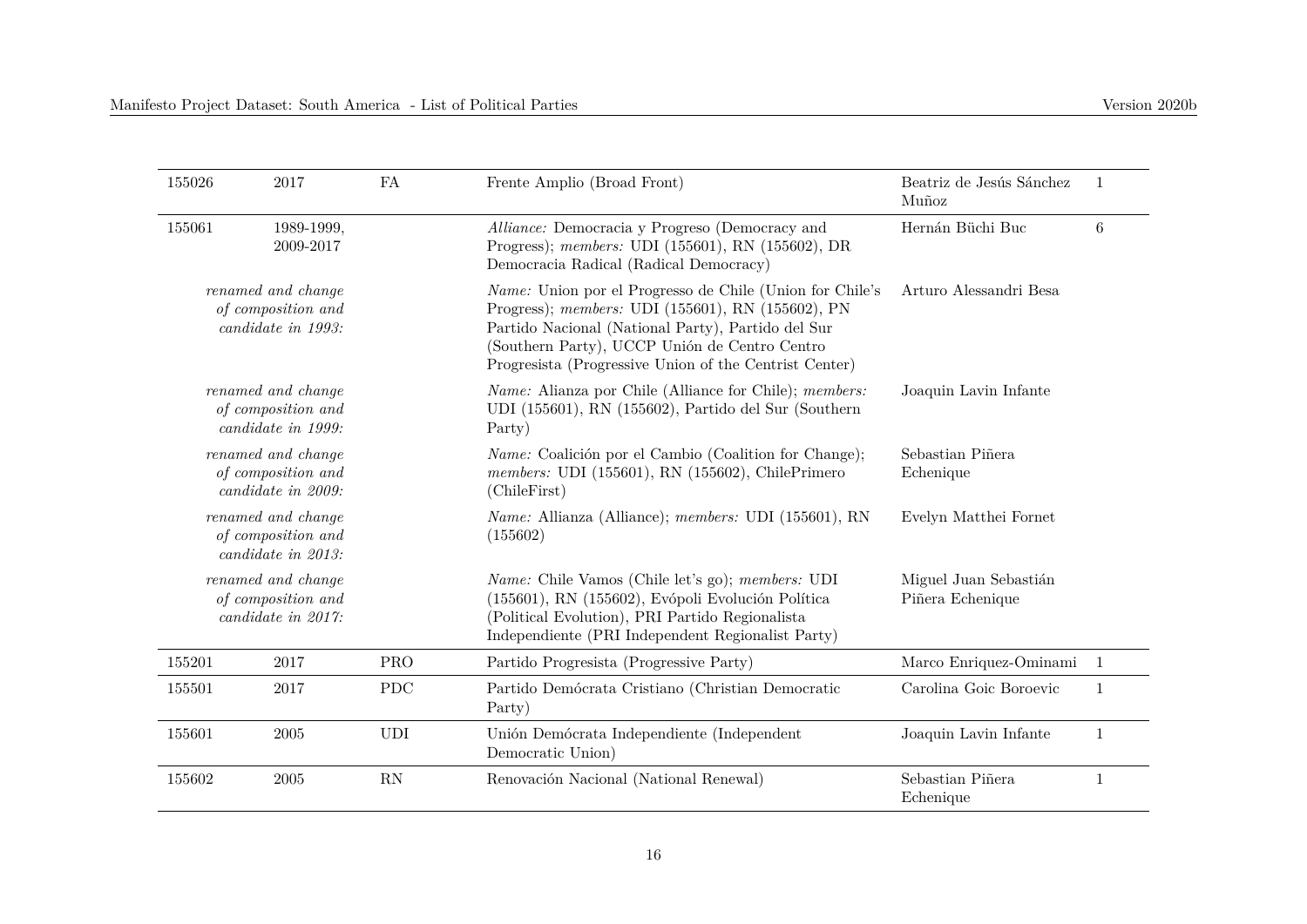| 155620 | 1989 | Alliance: Liberal-Socialista Chileno (Liberal-Socialists of<br>Chile); members: PL Partido Liberal (Liberal Party),<br>PSCH Partido Socialista Chileno (Socialist Party of<br>Chile), PN Partido Nacional (National Party), Partido del<br>Sur (Southern Party), AN Avanzada Nacional (National<br>Advance) | Francisco Javier<br>Errázuriz Talavera |  |
|--------|------|-------------------------------------------------------------------------------------------------------------------------------------------------------------------------------------------------------------------------------------------------------------------------------------------------------------|----------------------------------------|--|
| 155980 | 2017 | Candidato independiente (Independent)                                                                                                                                                                                                                                                                       | José Antonio Kast Rist                 |  |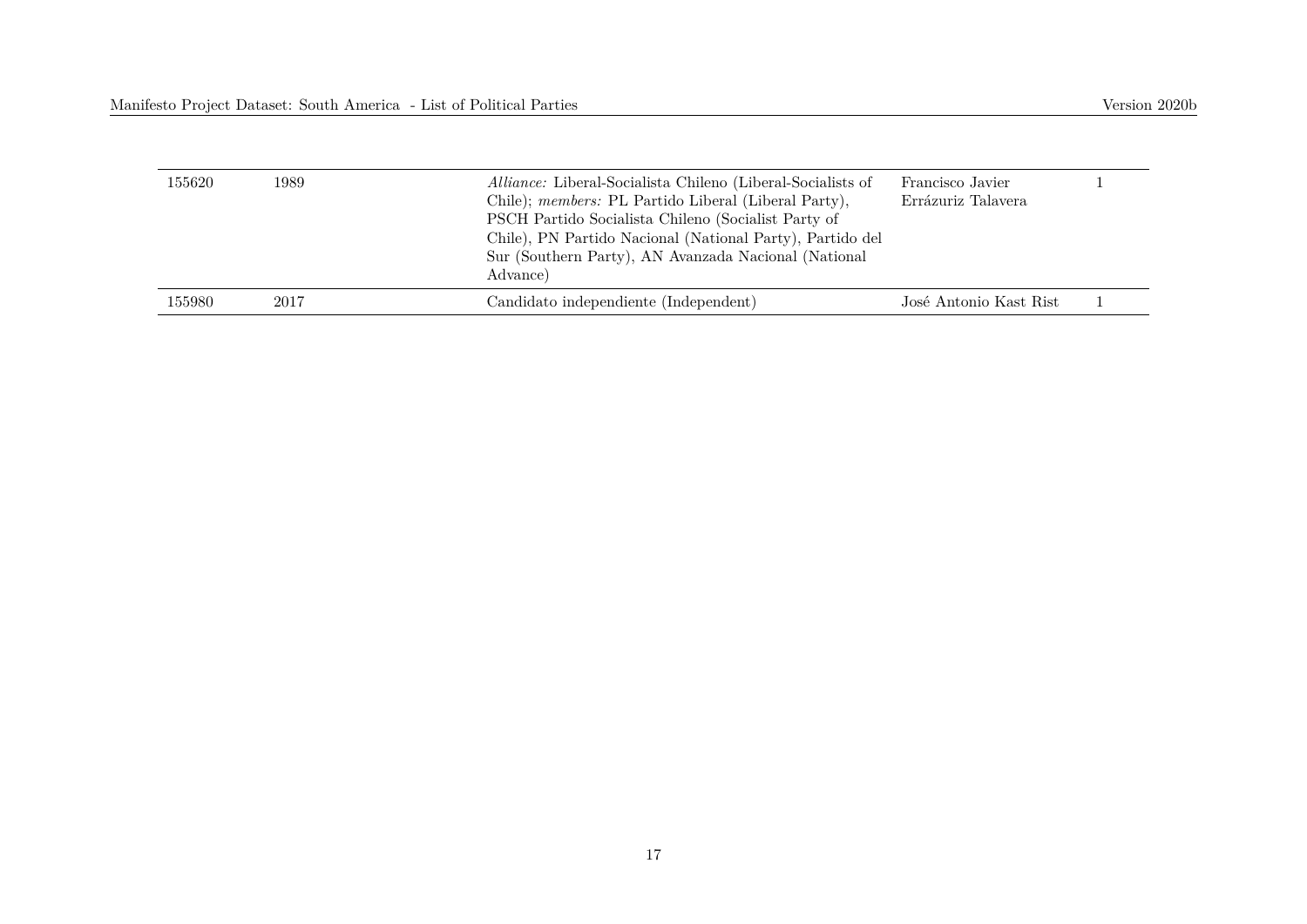# **6 Uruguay**

| ID     | Covering                           | Abbrev      | Parties                                                                                                                                                                                                                                                                                                                                                                                                                                                                                                                                                                                                                                                                                                                   | Candidate        | No.<br>Elec-<br>tions |
|--------|------------------------------------|-------------|---------------------------------------------------------------------------------------------------------------------------------------------------------------------------------------------------------------------------------------------------------------------------------------------------------------------------------------------------------------------------------------------------------------------------------------------------------------------------------------------------------------------------------------------------------------------------------------------------------------------------------------------------------------------------------------------------------------------------|------------------|-----------------------|
| 162210 | 2014                               | <b>UP</b>   | Alliance: Unidad Popular (Popular Assembly); members:<br>Asamblea Popular (Popular Assembly), Movimiento 26 de<br>Marzo (March 26 Movement), Partido Comunista<br>Revolucionario (Revolutionary Communist Party of<br>Uruguay), Movimiento de Defensa de los Jubilados,<br>Movimiento Avanzar, Partido Humanista (Humanist<br>Party of Uruguay), Agrupación Nacional ProUNIR,<br>Partido Bolchevique del Uruguay, Refundación<br>Comunista, Intransigencia Socialista, POyCU Partido<br>Obrero y Campesino del Uruguay                                                                                                                                                                                                    | Gonzalo Abella   | 1                     |
| 162310 | 2014                               | FA          | Alliance: Frente Amplio (Broad Front); members: MPP<br>Movimiento de Participación Popular (Movement of<br>Popular Participation), Asamblea Uruguay (Uruguay<br>Assembly), PSU Partido Socialista de Uruguay (Socialist<br>Party of Uruguay), PCU Partido Comunista de Uruguay<br>(Communist Party of Uruguay), Alianza Progrsista<br>(Progressive Alliance), Vertiente Artiguista (Artiguist<br>Tendency), Nuevo Espacio (New Space), PVP Partido por<br>la Victoria del Pueblo (Party for the Victory of the<br>People), POR Partido Obrero Revolucionario<br>(Revolutionary Worker's Party), Partido Socialista de los<br>Trabajadores, FLS Frente Liber Seregni (Liber Seregni<br>Front), and other left-wing parties | José Mujica      | $\mathbf{1}$          |
|        | change of candidate<br>$in 2014$ : |             |                                                                                                                                                                                                                                                                                                                                                                                                                                                                                                                                                                                                                                                                                                                           | Tabaré Vazquez   |                       |
| 162410 | 2014                               | $_{\rm PC}$ | Partido Colorado (Colorado Party)                                                                                                                                                                                                                                                                                                                                                                                                                                                                                                                                                                                                                                                                                         | Pedro Bordaberry | $\mathbf{1}$          |
| 162510 | 2014                               | PI          | Partido Independiente (Independent Party)                                                                                                                                                                                                                                                                                                                                                                                                                                                                                                                                                                                                                                                                                 | Pablo Mieres     | 1                     |